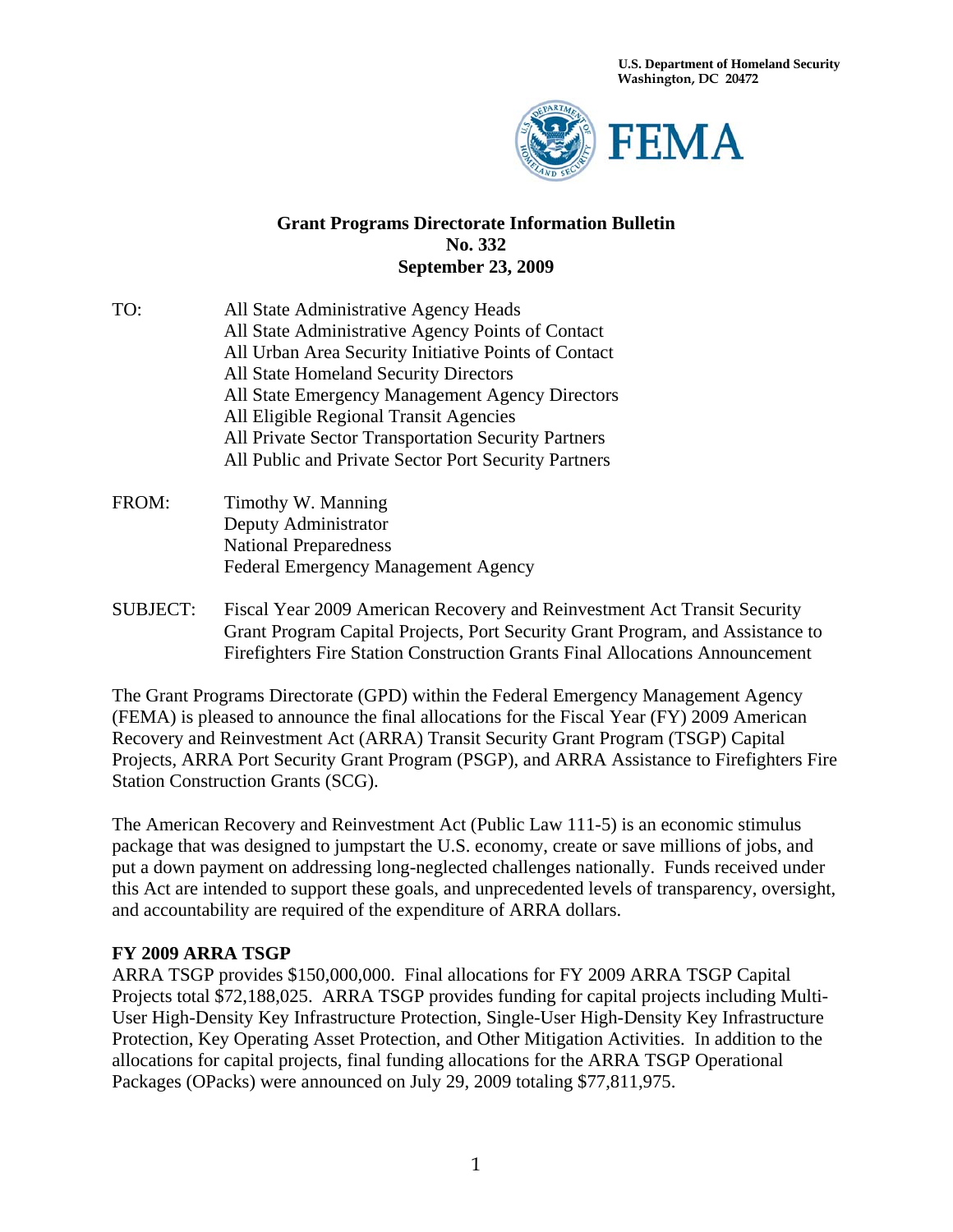### **FY 2009 ARRA PSGP**

ARRA PSGP provides \$150,000,000. The purpose of the FY 2009 ARRA PSGP is to create a sustainable, risk-based effort to protect critical port infrastructure from terrorism, particularly attacks using explosives and non-conventional threats that could cause major disruption to commerce.

#### **FY 2009 ARRA SCG**

ARRA SCG provides \$210,000,000. The purpose of the FY 2009 ARRA SCG is to create or save jobs in recession-hit areas, achieve other purposes stated in ARRA, and achieve AFG goals of firefighter safety and improved response capability/capacity based on need through the construction, renovation, or modification of fire stations.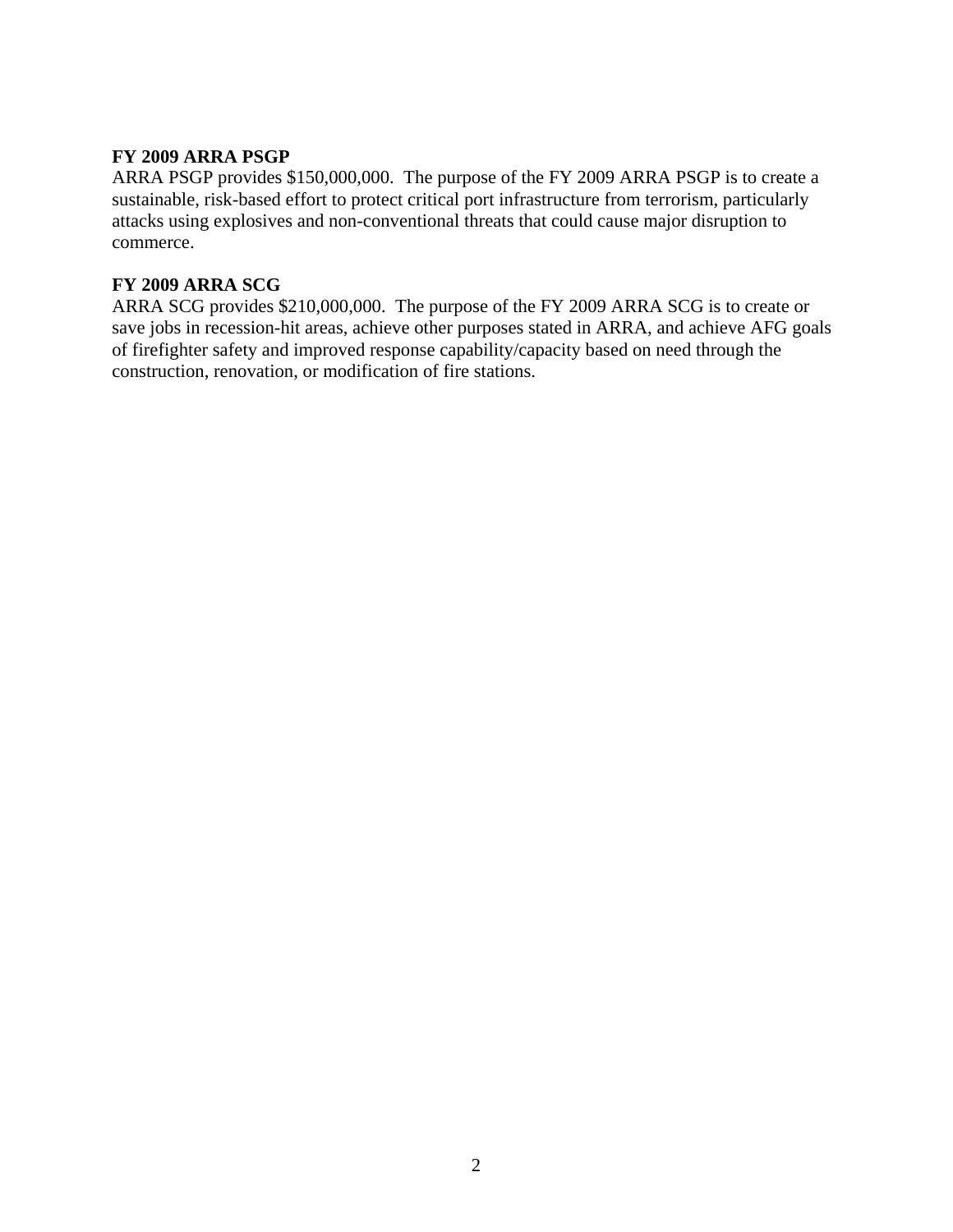# **Appendix A**

| <b>State</b> | <b>Urban Area</b>                              | <b>Transit Agency</b>                                   | <b>Allocation</b> |
|--------------|------------------------------------------------|---------------------------------------------------------|-------------------|
| СA           | San Francisco, CA                              | Bay Area Rapid Transit (BART)                           | \$5,143,219       |
|              | Chicago, IL<br>Chicago Transit Authority (CTA) |                                                         | \$6,944,528       |
| NY/NJ/CT     | New York Area                                  | New York Metropolitan Transportation Authority<br>(MTA) | \$11,813,686      |
|              |                                                | Port Authority of New York and New Jersey               | \$48,286,592      |
|              |                                                | <b>TOTAL</b>                                            | \$72,188,025      |

# **Table 1: FY 2009 ARRA Transit Security Grant Program Capital Projects Final Allocations**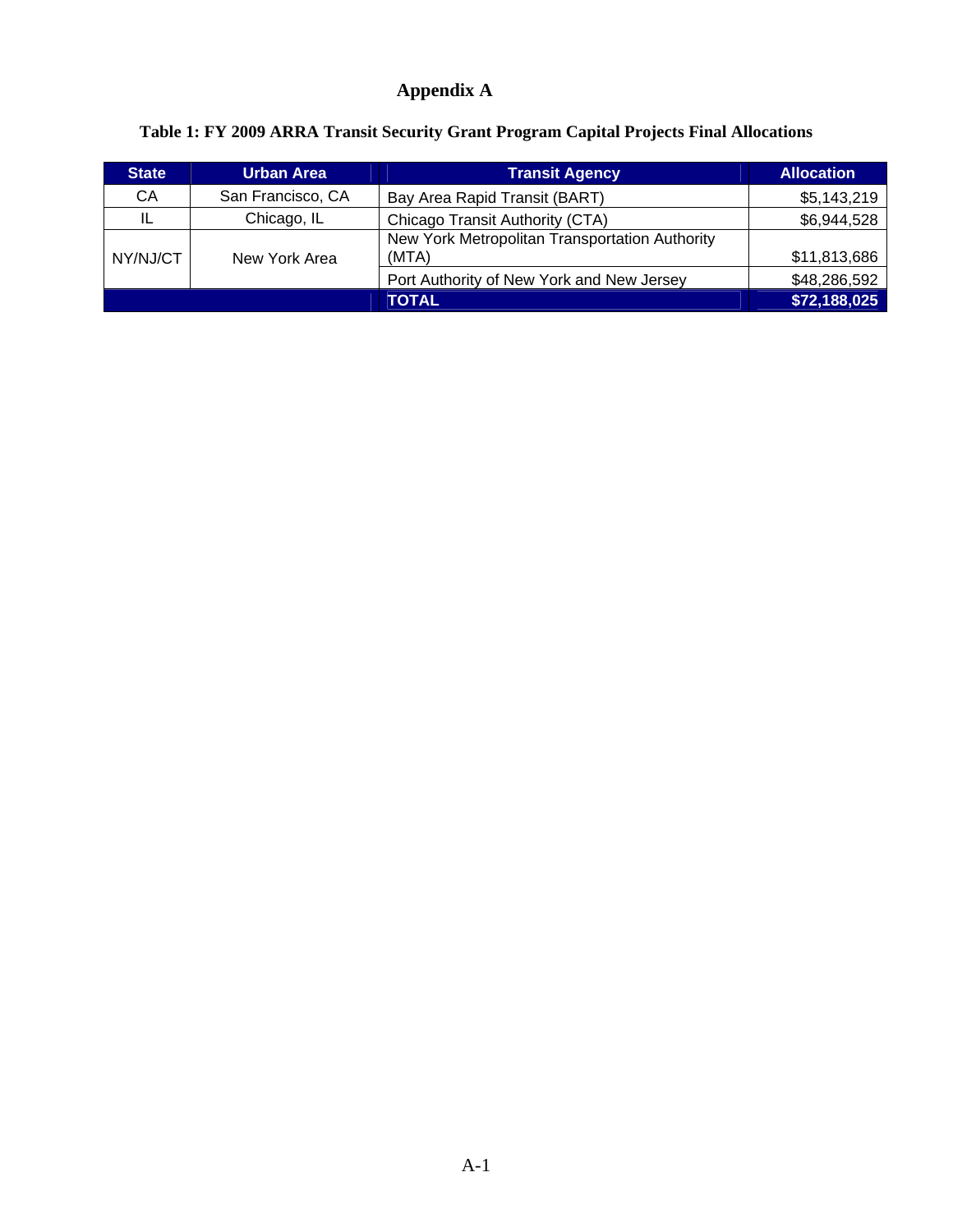### **Table 2: FY 2009 ARRA Port Security Grant Program Final Allocations**

| <b>Group</b> | <b>State</b> | <b>Port Area</b>         | <b>Entity</b>                                  | <b>Allocation</b> |
|--------------|--------------|--------------------------|------------------------------------------------|-------------------|
| 1            |              |                          | City of Long Beach, Harbor Department          | \$7,779,081       |
|              |              |                          | City of Los Angeles, Harbor Department         | \$6,000,000       |
|              |              |                          | International Transportation Service, Inc.     | \$998,525         |
|              |              | Los Angeles /            | Kinder Morgan Liquids Terminals LLC            | \$130,698         |
|              |              | Long Beach               | Long Beach Fire Department                     | \$100,000         |
|              |              |                          | Los Angeles County Sheriff's Department        | \$1,420,000       |
|              | CA           |                          | <b>Total Terminals International, LLC</b>      | \$1,000,000       |
|              |              |                          | Blue & Gold Fleet                              | \$50,783          |
|              |              |                          | City of Richmond                               | \$4,310,504       |
|              |              |                          | County of Alameda, California                  | \$532,716         |
|              |              | San Francisco            | Kinder Morgan Benicia Valero Coke Terminal     | \$56,846          |
|              |              |                          | Port of Oakland                                | \$7,620,950       |
|              |              |                          | The Port of Stockton                           | \$1,712,036       |
|              |              |                          | <b>Camden County</b>                           | \$400,000         |
|              |              |                          | <b>County of Delaware</b>                      | \$4,541,343       |
|              |              |                          | <b>Delaware State Police</b>                   | \$1,518,164       |
|              | DE/NJ/PA     | Delaware Bay             | <b>Entertainment Cruises, LLC</b>              | \$122,216         |
|              |              |                          | <b>Greenwich Terminals LLC</b>                 | \$1,907,134       |
|              |              |                          | New Jersey Department of Transportation        | \$4,120,000       |
|              |              |                          | Sunoco Logistics Partners LP                   | \$461,000         |
|              | LA           |                          | City of New Orleans                            | \$1,115,000       |
|              |              |                          | Ergon St. James, Inc.                          | \$52,788          |
|              |              | <b>New Orleans</b>       | Ergon-Baton Rouge, Inc.                        | \$66,487          |
|              |              |                          | Kinder Morgan Liquids Terminals LLC            | \$90,686          |
|              |              |                          | New Orleans Fire Department                    | \$844,417         |
|              |              |                          | Plaquemines Port Harbor & Terminal District    | \$1,387,039       |
|              | NY/NJ        |                          | City of Elizabeth                              | \$1,850,000       |
|              |              |                          | Entertainment Cruises, LLC                     | \$240,064         |
|              |              |                          | National Grid Generation, LLC                  | \$66,500          |
|              |              | New York / New<br>Jersey | New Jersey Department of Law and Public Safety | \$1,442,000       |
|              |              |                          | New York City Fire Department                  | \$2,766,640       |
|              |              |                          | New York Cruise Lines, Inc.                    | \$980,048         |
|              |              |                          | Sunoco Logistics Partners LP                   | \$265,000         |
|              |              |                          | Board of Trustees of the Galveston Wharves     | \$2,097,943       |
|              |              |                          | Harris County, Texas                           | \$1,688,016       |
|              |              |                          | Industrial Terminals, L.P.                     | \$825,000         |
|              |              |                          | Kinder Morgan Liquids Terminals LLC            | \$715,512         |
|              | <b>TX</b>    | Houston-                 | Port of Houston Authority                      | \$1,275,677       |
|              |              | Galveston                | Port of Texas Security Council, Inc.           | \$4,382,560       |
|              |              |                          | South Central Cement LTD                       | \$676,520         |
|              |              |                          | Texas Parks and Wildlife Department            | \$576,132         |
|              |              |                          | <b>Texas Petrochemical Corporation</b>         | \$3,920,950       |
|              |              |                          | Argosy L.P.                                    | \$147,312         |
|              |              |                          | Bainbridge Island Police Department            | \$190,072         |
|              | <b>WA</b>    | <b>Puget Sound</b>       | Crowley Liner Services, Inc.                   | \$37,200          |
|              |              |                          | Port of Anacortes                              | \$575,155         |
|              |              |                          | Port of Everett                                | \$1,501,617       |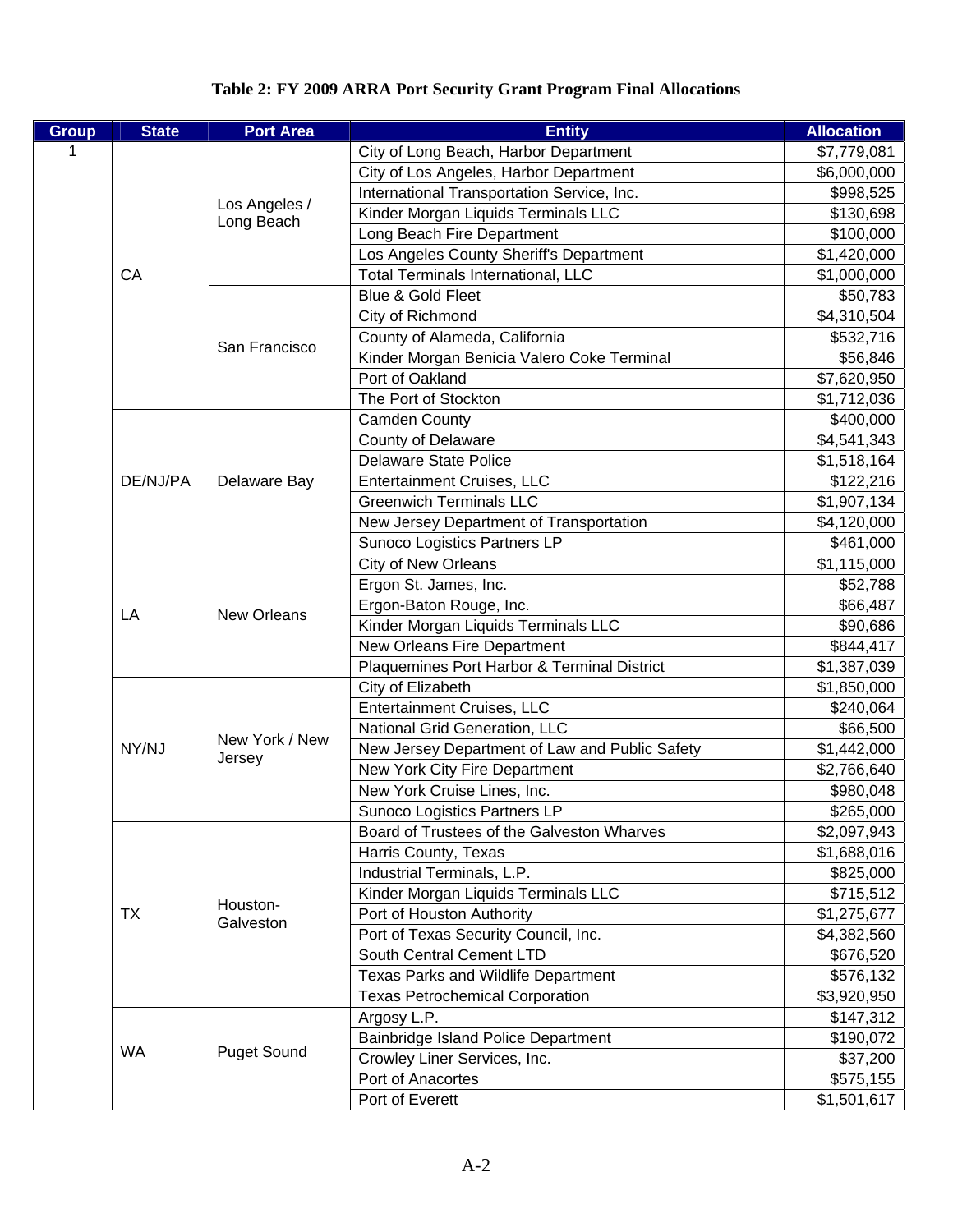| <b>Puget Sound</b><br>Port of Olympia<br>\$488,630<br>Port of Seattle<br>\$794,040<br>Port of Tacoma<br>\$3,367,092<br><b>Group 1 Total</b><br>\$79,208,093<br>$\overline{2}$<br>\$1,355,307<br>AK<br>Port of Anchorage - Municipality of Anchorage<br>Anchorage<br><b>AL</b><br>Mobile<br>Alabama Conservation Department<br>\$290,012<br>Oxnard Harbor District (Port of Hueneme)<br>Hueneme<br>\$2,259,991<br>CA<br>San Diego<br>San Diego Unified Port District<br>\$1,000,000<br>City of Bridgeport<br>\$183,294<br>City of New Haven<br>\$1,099,629<br>Long Island<br>Connecticut Department of Public Safety / State Police<br><b>CT</b><br>\$420,000<br>Sound<br><b>Fishers Island Ferry District</b><br>\$76,500<br>Town of Stratford, CT<br>\$100,430<br>City of Jacksonville<br>\$200,000<br>Crowley Liners Services, Inc.<br>\$1,357,980<br>Jacksonville<br>Florida Fish and Wildlife Conservation Commission<br>\$101,100<br>\$910,320<br>Jacksonville Port Authority<br>Florida Fish and Wildlife Conservation Commission<br>Miami<br>\$48,000<br>\$4,949,736<br><b>Canaveral Port Authority</b><br>Port Canaveral<br>Florida Fish and Wildlife Conservation Commission<br>\$46,200<br><b>FL</b><br><b>Broward County Board of County Commissioners</b><br>\$190,000<br>Port Everglades<br>Florida Fish and Wildlife Conservation Commission<br>\$46,200<br>Florida Fish and Wildlife Conservation Commission<br>\$117,000<br>Kinder Morgan Liquids Terminals LLC<br>\$170,142<br>Tampa Bay<br><b>Manatee County Port Authority</b><br>\$998,542<br>Tampa Electric Company<br>\$97,850<br>City of Savannah<br>\$1,725,000<br>ConocoPhillips Company<br>\$668,564<br>GA<br>Savannah<br>Georgia Dept of Natural Resources<br>\$21,888<br>Georgia Ports Authority<br>\$499,855<br>Hawaii Department of Transportation<br>HI<br>Honolulu<br>\$1,432,500<br>Canal Barge Company, Inc<br>\$651,052<br>City of Chicago Office of Emergency Management and<br>\$2,757,000<br>Communications<br><b>Entertainment Cruises, LLC</b><br>\$140,512<br>Southern Tip of<br>IL/IN<br>Kinder Morgan Chicago Liquids Terminal LLC<br>Lake Michigan<br>\$185,323<br>Kinder Morgan Liquids Terminals LLC<br>\$334,329<br>State of Indiana<br>\$101,425<br>United States Steel Corporation<br>\$50,869<br><b>Lake Charles</b><br>Lake Charles Harbor & Terminal District<br>LA<br>\$2,956,708<br><b>Beverly Fire Department</b><br>\$356,465<br><b>Boston Seaport Boat Charters</b><br>\$9,980<br>City of Boston<br>\$1,259,820<br>Commonwealth of Massachusetts - Department of State<br>\$672,754<br>Police<br>МA<br><b>Boston</b><br>Entertainment Cruises, LLC<br>\$122,531<br>Massachusetts Environmental Police<br>\$484,196<br><b>Massachusetts Port Authority</b><br>\$1,896,000<br>Plymouth Harbor Master Department<br>\$45,000 | <b>Group</b> | <b>State</b> | <b>Port Area</b> | <b>Entity</b> | <b>Allocation</b> |
|------------------------------------------------------------------------------------------------------------------------------------------------------------------------------------------------------------------------------------------------------------------------------------------------------------------------------------------------------------------------------------------------------------------------------------------------------------------------------------------------------------------------------------------------------------------------------------------------------------------------------------------------------------------------------------------------------------------------------------------------------------------------------------------------------------------------------------------------------------------------------------------------------------------------------------------------------------------------------------------------------------------------------------------------------------------------------------------------------------------------------------------------------------------------------------------------------------------------------------------------------------------------------------------------------------------------------------------------------------------------------------------------------------------------------------------------------------------------------------------------------------------------------------------------------------------------------------------------------------------------------------------------------------------------------------------------------------------------------------------------------------------------------------------------------------------------------------------------------------------------------------------------------------------------------------------------------------------------------------------------------------------------------------------------------------------------------------------------------------------------------------------------------------------------------------------------------------------------------------------------------------------------------------------------------------------------------------------------------------------------------------------------------------------------------------------------------------------------------------------------------------------------------------------------------------------------------------------------------------------------------------------------------------------------------------------------------------------------------------------------------------------------------------------------------------------------------------|--------------|--------------|------------------|---------------|-------------------|
|                                                                                                                                                                                                                                                                                                                                                                                                                                                                                                                                                                                                                                                                                                                                                                                                                                                                                                                                                                                                                                                                                                                                                                                                                                                                                                                                                                                                                                                                                                                                                                                                                                                                                                                                                                                                                                                                                                                                                                                                                                                                                                                                                                                                                                                                                                                                                                                                                                                                                                                                                                                                                                                                                                                                                                                                                                    |              | <b>WA</b>    |                  |               |                   |
|                                                                                                                                                                                                                                                                                                                                                                                                                                                                                                                                                                                                                                                                                                                                                                                                                                                                                                                                                                                                                                                                                                                                                                                                                                                                                                                                                                                                                                                                                                                                                                                                                                                                                                                                                                                                                                                                                                                                                                                                                                                                                                                                                                                                                                                                                                                                                                                                                                                                                                                                                                                                                                                                                                                                                                                                                                    |              |              |                  |               |                   |
|                                                                                                                                                                                                                                                                                                                                                                                                                                                                                                                                                                                                                                                                                                                                                                                                                                                                                                                                                                                                                                                                                                                                                                                                                                                                                                                                                                                                                                                                                                                                                                                                                                                                                                                                                                                                                                                                                                                                                                                                                                                                                                                                                                                                                                                                                                                                                                                                                                                                                                                                                                                                                                                                                                                                                                                                                                    |              |              |                  |               |                   |
|                                                                                                                                                                                                                                                                                                                                                                                                                                                                                                                                                                                                                                                                                                                                                                                                                                                                                                                                                                                                                                                                                                                                                                                                                                                                                                                                                                                                                                                                                                                                                                                                                                                                                                                                                                                                                                                                                                                                                                                                                                                                                                                                                                                                                                                                                                                                                                                                                                                                                                                                                                                                                                                                                                                                                                                                                                    |              |              |                  |               |                   |
|                                                                                                                                                                                                                                                                                                                                                                                                                                                                                                                                                                                                                                                                                                                                                                                                                                                                                                                                                                                                                                                                                                                                                                                                                                                                                                                                                                                                                                                                                                                                                                                                                                                                                                                                                                                                                                                                                                                                                                                                                                                                                                                                                                                                                                                                                                                                                                                                                                                                                                                                                                                                                                                                                                                                                                                                                                    |              |              |                  |               |                   |
|                                                                                                                                                                                                                                                                                                                                                                                                                                                                                                                                                                                                                                                                                                                                                                                                                                                                                                                                                                                                                                                                                                                                                                                                                                                                                                                                                                                                                                                                                                                                                                                                                                                                                                                                                                                                                                                                                                                                                                                                                                                                                                                                                                                                                                                                                                                                                                                                                                                                                                                                                                                                                                                                                                                                                                                                                                    |              |              |                  |               |                   |
|                                                                                                                                                                                                                                                                                                                                                                                                                                                                                                                                                                                                                                                                                                                                                                                                                                                                                                                                                                                                                                                                                                                                                                                                                                                                                                                                                                                                                                                                                                                                                                                                                                                                                                                                                                                                                                                                                                                                                                                                                                                                                                                                                                                                                                                                                                                                                                                                                                                                                                                                                                                                                                                                                                                                                                                                                                    |              |              |                  |               |                   |
|                                                                                                                                                                                                                                                                                                                                                                                                                                                                                                                                                                                                                                                                                                                                                                                                                                                                                                                                                                                                                                                                                                                                                                                                                                                                                                                                                                                                                                                                                                                                                                                                                                                                                                                                                                                                                                                                                                                                                                                                                                                                                                                                                                                                                                                                                                                                                                                                                                                                                                                                                                                                                                                                                                                                                                                                                                    |              |              |                  |               |                   |
|                                                                                                                                                                                                                                                                                                                                                                                                                                                                                                                                                                                                                                                                                                                                                                                                                                                                                                                                                                                                                                                                                                                                                                                                                                                                                                                                                                                                                                                                                                                                                                                                                                                                                                                                                                                                                                                                                                                                                                                                                                                                                                                                                                                                                                                                                                                                                                                                                                                                                                                                                                                                                                                                                                                                                                                                                                    |              |              |                  |               |                   |
|                                                                                                                                                                                                                                                                                                                                                                                                                                                                                                                                                                                                                                                                                                                                                                                                                                                                                                                                                                                                                                                                                                                                                                                                                                                                                                                                                                                                                                                                                                                                                                                                                                                                                                                                                                                                                                                                                                                                                                                                                                                                                                                                                                                                                                                                                                                                                                                                                                                                                                                                                                                                                                                                                                                                                                                                                                    |              |              |                  |               |                   |
|                                                                                                                                                                                                                                                                                                                                                                                                                                                                                                                                                                                                                                                                                                                                                                                                                                                                                                                                                                                                                                                                                                                                                                                                                                                                                                                                                                                                                                                                                                                                                                                                                                                                                                                                                                                                                                                                                                                                                                                                                                                                                                                                                                                                                                                                                                                                                                                                                                                                                                                                                                                                                                                                                                                                                                                                                                    |              |              |                  |               |                   |
|                                                                                                                                                                                                                                                                                                                                                                                                                                                                                                                                                                                                                                                                                                                                                                                                                                                                                                                                                                                                                                                                                                                                                                                                                                                                                                                                                                                                                                                                                                                                                                                                                                                                                                                                                                                                                                                                                                                                                                                                                                                                                                                                                                                                                                                                                                                                                                                                                                                                                                                                                                                                                                                                                                                                                                                                                                    |              |              |                  |               |                   |
|                                                                                                                                                                                                                                                                                                                                                                                                                                                                                                                                                                                                                                                                                                                                                                                                                                                                                                                                                                                                                                                                                                                                                                                                                                                                                                                                                                                                                                                                                                                                                                                                                                                                                                                                                                                                                                                                                                                                                                                                                                                                                                                                                                                                                                                                                                                                                                                                                                                                                                                                                                                                                                                                                                                                                                                                                                    |              |              |                  |               |                   |
|                                                                                                                                                                                                                                                                                                                                                                                                                                                                                                                                                                                                                                                                                                                                                                                                                                                                                                                                                                                                                                                                                                                                                                                                                                                                                                                                                                                                                                                                                                                                                                                                                                                                                                                                                                                                                                                                                                                                                                                                                                                                                                                                                                                                                                                                                                                                                                                                                                                                                                                                                                                                                                                                                                                                                                                                                                    |              |              |                  |               |                   |
|                                                                                                                                                                                                                                                                                                                                                                                                                                                                                                                                                                                                                                                                                                                                                                                                                                                                                                                                                                                                                                                                                                                                                                                                                                                                                                                                                                                                                                                                                                                                                                                                                                                                                                                                                                                                                                                                                                                                                                                                                                                                                                                                                                                                                                                                                                                                                                                                                                                                                                                                                                                                                                                                                                                                                                                                                                    |              |              |                  |               |                   |
|                                                                                                                                                                                                                                                                                                                                                                                                                                                                                                                                                                                                                                                                                                                                                                                                                                                                                                                                                                                                                                                                                                                                                                                                                                                                                                                                                                                                                                                                                                                                                                                                                                                                                                                                                                                                                                                                                                                                                                                                                                                                                                                                                                                                                                                                                                                                                                                                                                                                                                                                                                                                                                                                                                                                                                                                                                    |              |              |                  |               |                   |
|                                                                                                                                                                                                                                                                                                                                                                                                                                                                                                                                                                                                                                                                                                                                                                                                                                                                                                                                                                                                                                                                                                                                                                                                                                                                                                                                                                                                                                                                                                                                                                                                                                                                                                                                                                                                                                                                                                                                                                                                                                                                                                                                                                                                                                                                                                                                                                                                                                                                                                                                                                                                                                                                                                                                                                                                                                    |              |              |                  |               |                   |
|                                                                                                                                                                                                                                                                                                                                                                                                                                                                                                                                                                                                                                                                                                                                                                                                                                                                                                                                                                                                                                                                                                                                                                                                                                                                                                                                                                                                                                                                                                                                                                                                                                                                                                                                                                                                                                                                                                                                                                                                                                                                                                                                                                                                                                                                                                                                                                                                                                                                                                                                                                                                                                                                                                                                                                                                                                    |              |              |                  |               |                   |
|                                                                                                                                                                                                                                                                                                                                                                                                                                                                                                                                                                                                                                                                                                                                                                                                                                                                                                                                                                                                                                                                                                                                                                                                                                                                                                                                                                                                                                                                                                                                                                                                                                                                                                                                                                                                                                                                                                                                                                                                                                                                                                                                                                                                                                                                                                                                                                                                                                                                                                                                                                                                                                                                                                                                                                                                                                    |              |              |                  |               |                   |
|                                                                                                                                                                                                                                                                                                                                                                                                                                                                                                                                                                                                                                                                                                                                                                                                                                                                                                                                                                                                                                                                                                                                                                                                                                                                                                                                                                                                                                                                                                                                                                                                                                                                                                                                                                                                                                                                                                                                                                                                                                                                                                                                                                                                                                                                                                                                                                                                                                                                                                                                                                                                                                                                                                                                                                                                                                    |              |              |                  |               |                   |
|                                                                                                                                                                                                                                                                                                                                                                                                                                                                                                                                                                                                                                                                                                                                                                                                                                                                                                                                                                                                                                                                                                                                                                                                                                                                                                                                                                                                                                                                                                                                                                                                                                                                                                                                                                                                                                                                                                                                                                                                                                                                                                                                                                                                                                                                                                                                                                                                                                                                                                                                                                                                                                                                                                                                                                                                                                    |              |              |                  |               |                   |
|                                                                                                                                                                                                                                                                                                                                                                                                                                                                                                                                                                                                                                                                                                                                                                                                                                                                                                                                                                                                                                                                                                                                                                                                                                                                                                                                                                                                                                                                                                                                                                                                                                                                                                                                                                                                                                                                                                                                                                                                                                                                                                                                                                                                                                                                                                                                                                                                                                                                                                                                                                                                                                                                                                                                                                                                                                    |              |              |                  |               |                   |
|                                                                                                                                                                                                                                                                                                                                                                                                                                                                                                                                                                                                                                                                                                                                                                                                                                                                                                                                                                                                                                                                                                                                                                                                                                                                                                                                                                                                                                                                                                                                                                                                                                                                                                                                                                                                                                                                                                                                                                                                                                                                                                                                                                                                                                                                                                                                                                                                                                                                                                                                                                                                                                                                                                                                                                                                                                    |              |              |                  |               |                   |
|                                                                                                                                                                                                                                                                                                                                                                                                                                                                                                                                                                                                                                                                                                                                                                                                                                                                                                                                                                                                                                                                                                                                                                                                                                                                                                                                                                                                                                                                                                                                                                                                                                                                                                                                                                                                                                                                                                                                                                                                                                                                                                                                                                                                                                                                                                                                                                                                                                                                                                                                                                                                                                                                                                                                                                                                                                    |              |              |                  |               |                   |
|                                                                                                                                                                                                                                                                                                                                                                                                                                                                                                                                                                                                                                                                                                                                                                                                                                                                                                                                                                                                                                                                                                                                                                                                                                                                                                                                                                                                                                                                                                                                                                                                                                                                                                                                                                                                                                                                                                                                                                                                                                                                                                                                                                                                                                                                                                                                                                                                                                                                                                                                                                                                                                                                                                                                                                                                                                    |              |              |                  |               |                   |
|                                                                                                                                                                                                                                                                                                                                                                                                                                                                                                                                                                                                                                                                                                                                                                                                                                                                                                                                                                                                                                                                                                                                                                                                                                                                                                                                                                                                                                                                                                                                                                                                                                                                                                                                                                                                                                                                                                                                                                                                                                                                                                                                                                                                                                                                                                                                                                                                                                                                                                                                                                                                                                                                                                                                                                                                                                    |              |              |                  |               |                   |
|                                                                                                                                                                                                                                                                                                                                                                                                                                                                                                                                                                                                                                                                                                                                                                                                                                                                                                                                                                                                                                                                                                                                                                                                                                                                                                                                                                                                                                                                                                                                                                                                                                                                                                                                                                                                                                                                                                                                                                                                                                                                                                                                                                                                                                                                                                                                                                                                                                                                                                                                                                                                                                                                                                                                                                                                                                    |              |              |                  |               |                   |
|                                                                                                                                                                                                                                                                                                                                                                                                                                                                                                                                                                                                                                                                                                                                                                                                                                                                                                                                                                                                                                                                                                                                                                                                                                                                                                                                                                                                                                                                                                                                                                                                                                                                                                                                                                                                                                                                                                                                                                                                                                                                                                                                                                                                                                                                                                                                                                                                                                                                                                                                                                                                                                                                                                                                                                                                                                    |              |              |                  |               |                   |
|                                                                                                                                                                                                                                                                                                                                                                                                                                                                                                                                                                                                                                                                                                                                                                                                                                                                                                                                                                                                                                                                                                                                                                                                                                                                                                                                                                                                                                                                                                                                                                                                                                                                                                                                                                                                                                                                                                                                                                                                                                                                                                                                                                                                                                                                                                                                                                                                                                                                                                                                                                                                                                                                                                                                                                                                                                    |              |              |                  |               |                   |
|                                                                                                                                                                                                                                                                                                                                                                                                                                                                                                                                                                                                                                                                                                                                                                                                                                                                                                                                                                                                                                                                                                                                                                                                                                                                                                                                                                                                                                                                                                                                                                                                                                                                                                                                                                                                                                                                                                                                                                                                                                                                                                                                                                                                                                                                                                                                                                                                                                                                                                                                                                                                                                                                                                                                                                                                                                    |              |              |                  |               |                   |
|                                                                                                                                                                                                                                                                                                                                                                                                                                                                                                                                                                                                                                                                                                                                                                                                                                                                                                                                                                                                                                                                                                                                                                                                                                                                                                                                                                                                                                                                                                                                                                                                                                                                                                                                                                                                                                                                                                                                                                                                                                                                                                                                                                                                                                                                                                                                                                                                                                                                                                                                                                                                                                                                                                                                                                                                                                    |              |              |                  |               |                   |
|                                                                                                                                                                                                                                                                                                                                                                                                                                                                                                                                                                                                                                                                                                                                                                                                                                                                                                                                                                                                                                                                                                                                                                                                                                                                                                                                                                                                                                                                                                                                                                                                                                                                                                                                                                                                                                                                                                                                                                                                                                                                                                                                                                                                                                                                                                                                                                                                                                                                                                                                                                                                                                                                                                                                                                                                                                    |              |              |                  |               |                   |
|                                                                                                                                                                                                                                                                                                                                                                                                                                                                                                                                                                                                                                                                                                                                                                                                                                                                                                                                                                                                                                                                                                                                                                                                                                                                                                                                                                                                                                                                                                                                                                                                                                                                                                                                                                                                                                                                                                                                                                                                                                                                                                                                                                                                                                                                                                                                                                                                                                                                                                                                                                                                                                                                                                                                                                                                                                    |              |              |                  |               |                   |
|                                                                                                                                                                                                                                                                                                                                                                                                                                                                                                                                                                                                                                                                                                                                                                                                                                                                                                                                                                                                                                                                                                                                                                                                                                                                                                                                                                                                                                                                                                                                                                                                                                                                                                                                                                                                                                                                                                                                                                                                                                                                                                                                                                                                                                                                                                                                                                                                                                                                                                                                                                                                                                                                                                                                                                                                                                    |              |              |                  |               |                   |
|                                                                                                                                                                                                                                                                                                                                                                                                                                                                                                                                                                                                                                                                                                                                                                                                                                                                                                                                                                                                                                                                                                                                                                                                                                                                                                                                                                                                                                                                                                                                                                                                                                                                                                                                                                                                                                                                                                                                                                                                                                                                                                                                                                                                                                                                                                                                                                                                                                                                                                                                                                                                                                                                                                                                                                                                                                    |              |              |                  |               |                   |
|                                                                                                                                                                                                                                                                                                                                                                                                                                                                                                                                                                                                                                                                                                                                                                                                                                                                                                                                                                                                                                                                                                                                                                                                                                                                                                                                                                                                                                                                                                                                                                                                                                                                                                                                                                                                                                                                                                                                                                                                                                                                                                                                                                                                                                                                                                                                                                                                                                                                                                                                                                                                                                                                                                                                                                                                                                    |              |              |                  |               |                   |
|                                                                                                                                                                                                                                                                                                                                                                                                                                                                                                                                                                                                                                                                                                                                                                                                                                                                                                                                                                                                                                                                                                                                                                                                                                                                                                                                                                                                                                                                                                                                                                                                                                                                                                                                                                                                                                                                                                                                                                                                                                                                                                                                                                                                                                                                                                                                                                                                                                                                                                                                                                                                                                                                                                                                                                                                                                    |              |              |                  |               |                   |
|                                                                                                                                                                                                                                                                                                                                                                                                                                                                                                                                                                                                                                                                                                                                                                                                                                                                                                                                                                                                                                                                                                                                                                                                                                                                                                                                                                                                                                                                                                                                                                                                                                                                                                                                                                                                                                                                                                                                                                                                                                                                                                                                                                                                                                                                                                                                                                                                                                                                                                                                                                                                                                                                                                                                                                                                                                    |              |              |                  |               |                   |
|                                                                                                                                                                                                                                                                                                                                                                                                                                                                                                                                                                                                                                                                                                                                                                                                                                                                                                                                                                                                                                                                                                                                                                                                                                                                                                                                                                                                                                                                                                                                                                                                                                                                                                                                                                                                                                                                                                                                                                                                                                                                                                                                                                                                                                                                                                                                                                                                                                                                                                                                                                                                                                                                                                                                                                                                                                    |              |              |                  |               |                   |
|                                                                                                                                                                                                                                                                                                                                                                                                                                                                                                                                                                                                                                                                                                                                                                                                                                                                                                                                                                                                                                                                                                                                                                                                                                                                                                                                                                                                                                                                                                                                                                                                                                                                                                                                                                                                                                                                                                                                                                                                                                                                                                                                                                                                                                                                                                                                                                                                                                                                                                                                                                                                                                                                                                                                                                                                                                    |              |              |                  |               |                   |
|                                                                                                                                                                                                                                                                                                                                                                                                                                                                                                                                                                                                                                                                                                                                                                                                                                                                                                                                                                                                                                                                                                                                                                                                                                                                                                                                                                                                                                                                                                                                                                                                                                                                                                                                                                                                                                                                                                                                                                                                                                                                                                                                                                                                                                                                                                                                                                                                                                                                                                                                                                                                                                                                                                                                                                                                                                    |              |              |                  |               |                   |
|                                                                                                                                                                                                                                                                                                                                                                                                                                                                                                                                                                                                                                                                                                                                                                                                                                                                                                                                                                                                                                                                                                                                                                                                                                                                                                                                                                                                                                                                                                                                                                                                                                                                                                                                                                                                                                                                                                                                                                                                                                                                                                                                                                                                                                                                                                                                                                                                                                                                                                                                                                                                                                                                                                                                                                                                                                    |              |              |                  |               |                   |
|                                                                                                                                                                                                                                                                                                                                                                                                                                                                                                                                                                                                                                                                                                                                                                                                                                                                                                                                                                                                                                                                                                                                                                                                                                                                                                                                                                                                                                                                                                                                                                                                                                                                                                                                                                                                                                                                                                                                                                                                                                                                                                                                                                                                                                                                                                                                                                                                                                                                                                                                                                                                                                                                                                                                                                                                                                    |              |              |                  |               |                   |
|                                                                                                                                                                                                                                                                                                                                                                                                                                                                                                                                                                                                                                                                                                                                                                                                                                                                                                                                                                                                                                                                                                                                                                                                                                                                                                                                                                                                                                                                                                                                                                                                                                                                                                                                                                                                                                                                                                                                                                                                                                                                                                                                                                                                                                                                                                                                                                                                                                                                                                                                                                                                                                                                                                                                                                                                                                    |              |              |                  |               |                   |
|                                                                                                                                                                                                                                                                                                                                                                                                                                                                                                                                                                                                                                                                                                                                                                                                                                                                                                                                                                                                                                                                                                                                                                                                                                                                                                                                                                                                                                                                                                                                                                                                                                                                                                                                                                                                                                                                                                                                                                                                                                                                                                                                                                                                                                                                                                                                                                                                                                                                                                                                                                                                                                                                                                                                                                                                                                    |              |              |                  |               |                   |
|                                                                                                                                                                                                                                                                                                                                                                                                                                                                                                                                                                                                                                                                                                                                                                                                                                                                                                                                                                                                                                                                                                                                                                                                                                                                                                                                                                                                                                                                                                                                                                                                                                                                                                                                                                                                                                                                                                                                                                                                                                                                                                                                                                                                                                                                                                                                                                                                                                                                                                                                                                                                                                                                                                                                                                                                                                    |              |              |                  |               |                   |
|                                                                                                                                                                                                                                                                                                                                                                                                                                                                                                                                                                                                                                                                                                                                                                                                                                                                                                                                                                                                                                                                                                                                                                                                                                                                                                                                                                                                                                                                                                                                                                                                                                                                                                                                                                                                                                                                                                                                                                                                                                                                                                                                                                                                                                                                                                                                                                                                                                                                                                                                                                                                                                                                                                                                                                                                                                    |              |              |                  |               |                   |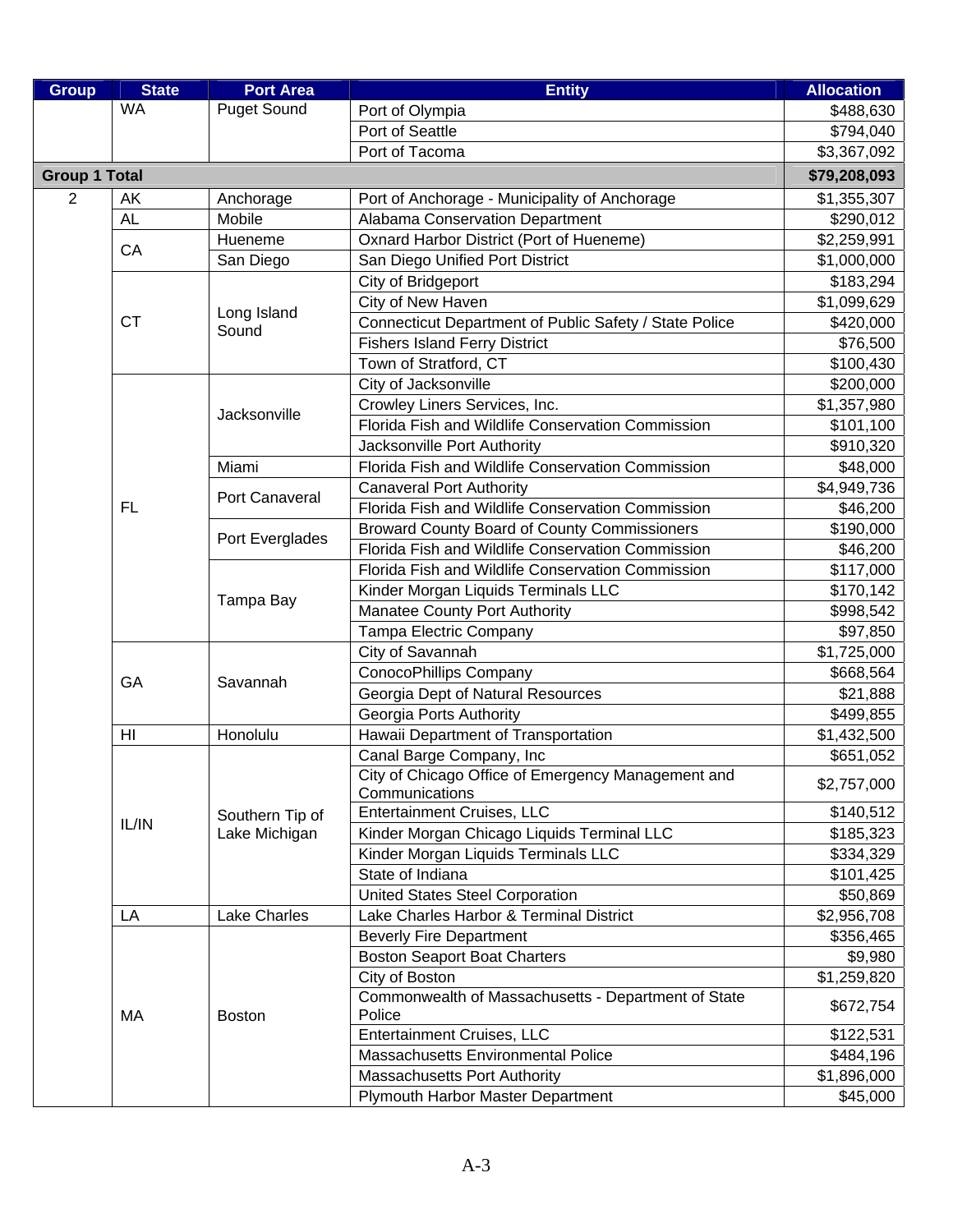| <b>Anne Arundel County</b><br>\$188,426<br><b>Baltimore County, Maryland</b><br>\$860,795<br>Maryland Department of Transportation<br>\$1,268,345<br><b>Maryland State Police</b><br>\$419,500<br><b>MD</b><br><b>Baltimore</b><br>NuStar Energy L.P.<br>\$116,282<br>Salisbury Fire Department<br>\$903,500<br>Sunoco Logistics Partners LP<br>\$61,800<br>The City of Annapolis/Annapolis Police Department<br>\$315,138<br>City of Portland, Maine<br><b>ME</b><br>Portland<br>\$225,000<br>Minneapolis- St.<br><b>MN</b><br><b>Ramsey County Sheriff's Office</b><br>\$463,702<br>Paul<br><b>General Mills Properties</b><br>\$343,013<br>MN/WI<br>Duluth-Superior<br>St. Louis County Sheriff's Office<br>\$98,000<br>City of St. Louis Port Authority<br>\$334,950<br><b>Gateway Terminals LLC</b><br><b>MO</b><br>\$1,405,438<br>St. Louis<br><b>Tri-City Regional Port District</b><br>\$190,000<br>Caribbean Petroleum Refining L.P.<br>\$7,000<br><b>PR</b><br>San Juan<br>Joint Forces of Rapid Action (FURA) Puerto Rico Police<br>\$866,208<br><b>Charleston County</b><br>\$56,250<br>City of Charleston Fire Department<br>\$707,280<br>Kinder Morgan Liquids Terminals LLC<br><b>SC</b><br>Charleston<br>\$194,148<br>Marine Terminals Management, LLC<br>\$202,500<br>The Kent Group<br>\$30,477<br>City of Memphis<br>\$2,383,083<br>Ergon Terminaling, Inc. - Memphis<br><b>TN</b><br>Memphis<br>\$33,218<br>Lion Oil Company - Memphis<br>\$33,218<br>Port of Corpus Christi Authority<br>\$1,065,990<br>Corpus Christi<br>Texas Docks & Rail Company Ltd.<br>\$287,406<br>Port Freeport<br>Freeport<br>\$1,940,032<br><b>TX</b><br>Jefferson County<br>\$2,600,000<br>Kinder Morgan Liquids Terminals LLC<br>\$63,871<br><b>Sabine Neches</b><br>Orange County Navigation & Port District; dba Port of<br>\$586,633<br>Orange<br>APM Terminals Virginia, Inc.<br>\$192,300<br><b>City of Newport News</b><br>\$925,900<br>City of Suffolk<br>\$386,450<br>City of Virginia Beach<br>\$64,600<br>VA<br><b>Hampton Roads</b><br><b>Entertainment Cruises, LLC</b><br>\$122,450<br>Kinder Morgan- Chesapeake Terminal<br>\$185,323<br>Kinder Morgan Elizabeth River Terminal LLC<br>\$143,962<br>Transportation District Commission of Hampton Roads<br>\$103,000<br>Virginia Port Authority<br>\$515,000<br>Kinder Morgan Liquids Terminals LLC<br>Columbia-Snake<br>\$248,146<br><b>WA</b><br><b>River System</b><br>Port of Vancouver<br>\$480,735<br><b>Group 2 Total</b><br>\$54,009,073<br>Alabama Dept. of Conservation & Natural Resources -<br>3<br>Guntersville<br>AL<br>\$253,998<br><b>Marine Police Division</b><br>CA<br>City of West Sacramento<br>Sacramento<br>\$172,730<br>Fort Pierce<br>Florida Fish and Wildlife Conservation Commission<br>\$24,900<br><b>FL</b><br>West Palm Beach<br>Florida Fish and Wildlife Conservation Commission<br>\$60,300 | <b>Group</b> | <b>State</b> | <b>Port Area</b> | <b>Entity</b> | <b>Allocation</b> |
|----------------------------------------------------------------------------------------------------------------------------------------------------------------------------------------------------------------------------------------------------------------------------------------------------------------------------------------------------------------------------------------------------------------------------------------------------------------------------------------------------------------------------------------------------------------------------------------------------------------------------------------------------------------------------------------------------------------------------------------------------------------------------------------------------------------------------------------------------------------------------------------------------------------------------------------------------------------------------------------------------------------------------------------------------------------------------------------------------------------------------------------------------------------------------------------------------------------------------------------------------------------------------------------------------------------------------------------------------------------------------------------------------------------------------------------------------------------------------------------------------------------------------------------------------------------------------------------------------------------------------------------------------------------------------------------------------------------------------------------------------------------------------------------------------------------------------------------------------------------------------------------------------------------------------------------------------------------------------------------------------------------------------------------------------------------------------------------------------------------------------------------------------------------------------------------------------------------------------------------------------------------------------------------------------------------------------------------------------------------------------------------------------------------------------------------------------------------------------------------------------------------------------------------------------------------------------------------------------------------------------------------------------------------------------------------------------------------------------------------------------------------------------------------------------------------------------------------------------------------------------------------------|--------------|--------------|------------------|---------------|-------------------|
|                                                                                                                                                                                                                                                                                                                                                                                                                                                                                                                                                                                                                                                                                                                                                                                                                                                                                                                                                                                                                                                                                                                                                                                                                                                                                                                                                                                                                                                                                                                                                                                                                                                                                                                                                                                                                                                                                                                                                                                                                                                                                                                                                                                                                                                                                                                                                                                                                                                                                                                                                                                                                                                                                                                                                                                                                                                                                              |              |              |                  |               |                   |
|                                                                                                                                                                                                                                                                                                                                                                                                                                                                                                                                                                                                                                                                                                                                                                                                                                                                                                                                                                                                                                                                                                                                                                                                                                                                                                                                                                                                                                                                                                                                                                                                                                                                                                                                                                                                                                                                                                                                                                                                                                                                                                                                                                                                                                                                                                                                                                                                                                                                                                                                                                                                                                                                                                                                                                                                                                                                                              |              |              |                  |               |                   |
|                                                                                                                                                                                                                                                                                                                                                                                                                                                                                                                                                                                                                                                                                                                                                                                                                                                                                                                                                                                                                                                                                                                                                                                                                                                                                                                                                                                                                                                                                                                                                                                                                                                                                                                                                                                                                                                                                                                                                                                                                                                                                                                                                                                                                                                                                                                                                                                                                                                                                                                                                                                                                                                                                                                                                                                                                                                                                              |              |              |                  |               |                   |
|                                                                                                                                                                                                                                                                                                                                                                                                                                                                                                                                                                                                                                                                                                                                                                                                                                                                                                                                                                                                                                                                                                                                                                                                                                                                                                                                                                                                                                                                                                                                                                                                                                                                                                                                                                                                                                                                                                                                                                                                                                                                                                                                                                                                                                                                                                                                                                                                                                                                                                                                                                                                                                                                                                                                                                                                                                                                                              |              |              |                  |               |                   |
|                                                                                                                                                                                                                                                                                                                                                                                                                                                                                                                                                                                                                                                                                                                                                                                                                                                                                                                                                                                                                                                                                                                                                                                                                                                                                                                                                                                                                                                                                                                                                                                                                                                                                                                                                                                                                                                                                                                                                                                                                                                                                                                                                                                                                                                                                                                                                                                                                                                                                                                                                                                                                                                                                                                                                                                                                                                                                              |              |              |                  |               |                   |
|                                                                                                                                                                                                                                                                                                                                                                                                                                                                                                                                                                                                                                                                                                                                                                                                                                                                                                                                                                                                                                                                                                                                                                                                                                                                                                                                                                                                                                                                                                                                                                                                                                                                                                                                                                                                                                                                                                                                                                                                                                                                                                                                                                                                                                                                                                                                                                                                                                                                                                                                                                                                                                                                                                                                                                                                                                                                                              |              |              |                  |               |                   |
|                                                                                                                                                                                                                                                                                                                                                                                                                                                                                                                                                                                                                                                                                                                                                                                                                                                                                                                                                                                                                                                                                                                                                                                                                                                                                                                                                                                                                                                                                                                                                                                                                                                                                                                                                                                                                                                                                                                                                                                                                                                                                                                                                                                                                                                                                                                                                                                                                                                                                                                                                                                                                                                                                                                                                                                                                                                                                              |              |              |                  |               |                   |
|                                                                                                                                                                                                                                                                                                                                                                                                                                                                                                                                                                                                                                                                                                                                                                                                                                                                                                                                                                                                                                                                                                                                                                                                                                                                                                                                                                                                                                                                                                                                                                                                                                                                                                                                                                                                                                                                                                                                                                                                                                                                                                                                                                                                                                                                                                                                                                                                                                                                                                                                                                                                                                                                                                                                                                                                                                                                                              |              |              |                  |               |                   |
|                                                                                                                                                                                                                                                                                                                                                                                                                                                                                                                                                                                                                                                                                                                                                                                                                                                                                                                                                                                                                                                                                                                                                                                                                                                                                                                                                                                                                                                                                                                                                                                                                                                                                                                                                                                                                                                                                                                                                                                                                                                                                                                                                                                                                                                                                                                                                                                                                                                                                                                                                                                                                                                                                                                                                                                                                                                                                              |              |              |                  |               |                   |
|                                                                                                                                                                                                                                                                                                                                                                                                                                                                                                                                                                                                                                                                                                                                                                                                                                                                                                                                                                                                                                                                                                                                                                                                                                                                                                                                                                                                                                                                                                                                                                                                                                                                                                                                                                                                                                                                                                                                                                                                                                                                                                                                                                                                                                                                                                                                                                                                                                                                                                                                                                                                                                                                                                                                                                                                                                                                                              |              |              |                  |               |                   |
|                                                                                                                                                                                                                                                                                                                                                                                                                                                                                                                                                                                                                                                                                                                                                                                                                                                                                                                                                                                                                                                                                                                                                                                                                                                                                                                                                                                                                                                                                                                                                                                                                                                                                                                                                                                                                                                                                                                                                                                                                                                                                                                                                                                                                                                                                                                                                                                                                                                                                                                                                                                                                                                                                                                                                                                                                                                                                              |              |              |                  |               |                   |
|                                                                                                                                                                                                                                                                                                                                                                                                                                                                                                                                                                                                                                                                                                                                                                                                                                                                                                                                                                                                                                                                                                                                                                                                                                                                                                                                                                                                                                                                                                                                                                                                                                                                                                                                                                                                                                                                                                                                                                                                                                                                                                                                                                                                                                                                                                                                                                                                                                                                                                                                                                                                                                                                                                                                                                                                                                                                                              |              |              |                  |               |                   |
|                                                                                                                                                                                                                                                                                                                                                                                                                                                                                                                                                                                                                                                                                                                                                                                                                                                                                                                                                                                                                                                                                                                                                                                                                                                                                                                                                                                                                                                                                                                                                                                                                                                                                                                                                                                                                                                                                                                                                                                                                                                                                                                                                                                                                                                                                                                                                                                                                                                                                                                                                                                                                                                                                                                                                                                                                                                                                              |              |              |                  |               |                   |
|                                                                                                                                                                                                                                                                                                                                                                                                                                                                                                                                                                                                                                                                                                                                                                                                                                                                                                                                                                                                                                                                                                                                                                                                                                                                                                                                                                                                                                                                                                                                                                                                                                                                                                                                                                                                                                                                                                                                                                                                                                                                                                                                                                                                                                                                                                                                                                                                                                                                                                                                                                                                                                                                                                                                                                                                                                                                                              |              |              |                  |               |                   |
|                                                                                                                                                                                                                                                                                                                                                                                                                                                                                                                                                                                                                                                                                                                                                                                                                                                                                                                                                                                                                                                                                                                                                                                                                                                                                                                                                                                                                                                                                                                                                                                                                                                                                                                                                                                                                                                                                                                                                                                                                                                                                                                                                                                                                                                                                                                                                                                                                                                                                                                                                                                                                                                                                                                                                                                                                                                                                              |              |              |                  |               |                   |
|                                                                                                                                                                                                                                                                                                                                                                                                                                                                                                                                                                                                                                                                                                                                                                                                                                                                                                                                                                                                                                                                                                                                                                                                                                                                                                                                                                                                                                                                                                                                                                                                                                                                                                                                                                                                                                                                                                                                                                                                                                                                                                                                                                                                                                                                                                                                                                                                                                                                                                                                                                                                                                                                                                                                                                                                                                                                                              |              |              |                  |               |                   |
|                                                                                                                                                                                                                                                                                                                                                                                                                                                                                                                                                                                                                                                                                                                                                                                                                                                                                                                                                                                                                                                                                                                                                                                                                                                                                                                                                                                                                                                                                                                                                                                                                                                                                                                                                                                                                                                                                                                                                                                                                                                                                                                                                                                                                                                                                                                                                                                                                                                                                                                                                                                                                                                                                                                                                                                                                                                                                              |              |              |                  |               |                   |
|                                                                                                                                                                                                                                                                                                                                                                                                                                                                                                                                                                                                                                                                                                                                                                                                                                                                                                                                                                                                                                                                                                                                                                                                                                                                                                                                                                                                                                                                                                                                                                                                                                                                                                                                                                                                                                                                                                                                                                                                                                                                                                                                                                                                                                                                                                                                                                                                                                                                                                                                                                                                                                                                                                                                                                                                                                                                                              |              |              |                  |               |                   |
|                                                                                                                                                                                                                                                                                                                                                                                                                                                                                                                                                                                                                                                                                                                                                                                                                                                                                                                                                                                                                                                                                                                                                                                                                                                                                                                                                                                                                                                                                                                                                                                                                                                                                                                                                                                                                                                                                                                                                                                                                                                                                                                                                                                                                                                                                                                                                                                                                                                                                                                                                                                                                                                                                                                                                                                                                                                                                              |              |              |                  |               |                   |
|                                                                                                                                                                                                                                                                                                                                                                                                                                                                                                                                                                                                                                                                                                                                                                                                                                                                                                                                                                                                                                                                                                                                                                                                                                                                                                                                                                                                                                                                                                                                                                                                                                                                                                                                                                                                                                                                                                                                                                                                                                                                                                                                                                                                                                                                                                                                                                                                                                                                                                                                                                                                                                                                                                                                                                                                                                                                                              |              |              |                  |               |                   |
|                                                                                                                                                                                                                                                                                                                                                                                                                                                                                                                                                                                                                                                                                                                                                                                                                                                                                                                                                                                                                                                                                                                                                                                                                                                                                                                                                                                                                                                                                                                                                                                                                                                                                                                                                                                                                                                                                                                                                                                                                                                                                                                                                                                                                                                                                                                                                                                                                                                                                                                                                                                                                                                                                                                                                                                                                                                                                              |              |              |                  |               |                   |
|                                                                                                                                                                                                                                                                                                                                                                                                                                                                                                                                                                                                                                                                                                                                                                                                                                                                                                                                                                                                                                                                                                                                                                                                                                                                                                                                                                                                                                                                                                                                                                                                                                                                                                                                                                                                                                                                                                                                                                                                                                                                                                                                                                                                                                                                                                                                                                                                                                                                                                                                                                                                                                                                                                                                                                                                                                                                                              |              |              |                  |               |                   |
|                                                                                                                                                                                                                                                                                                                                                                                                                                                                                                                                                                                                                                                                                                                                                                                                                                                                                                                                                                                                                                                                                                                                                                                                                                                                                                                                                                                                                                                                                                                                                                                                                                                                                                                                                                                                                                                                                                                                                                                                                                                                                                                                                                                                                                                                                                                                                                                                                                                                                                                                                                                                                                                                                                                                                                                                                                                                                              |              |              |                  |               |                   |
|                                                                                                                                                                                                                                                                                                                                                                                                                                                                                                                                                                                                                                                                                                                                                                                                                                                                                                                                                                                                                                                                                                                                                                                                                                                                                                                                                                                                                                                                                                                                                                                                                                                                                                                                                                                                                                                                                                                                                                                                                                                                                                                                                                                                                                                                                                                                                                                                                                                                                                                                                                                                                                                                                                                                                                                                                                                                                              |              |              |                  |               |                   |
|                                                                                                                                                                                                                                                                                                                                                                                                                                                                                                                                                                                                                                                                                                                                                                                                                                                                                                                                                                                                                                                                                                                                                                                                                                                                                                                                                                                                                                                                                                                                                                                                                                                                                                                                                                                                                                                                                                                                                                                                                                                                                                                                                                                                                                                                                                                                                                                                                                                                                                                                                                                                                                                                                                                                                                                                                                                                                              |              |              |                  |               |                   |
|                                                                                                                                                                                                                                                                                                                                                                                                                                                                                                                                                                                                                                                                                                                                                                                                                                                                                                                                                                                                                                                                                                                                                                                                                                                                                                                                                                                                                                                                                                                                                                                                                                                                                                                                                                                                                                                                                                                                                                                                                                                                                                                                                                                                                                                                                                                                                                                                                                                                                                                                                                                                                                                                                                                                                                                                                                                                                              |              |              |                  |               |                   |
|                                                                                                                                                                                                                                                                                                                                                                                                                                                                                                                                                                                                                                                                                                                                                                                                                                                                                                                                                                                                                                                                                                                                                                                                                                                                                                                                                                                                                                                                                                                                                                                                                                                                                                                                                                                                                                                                                                                                                                                                                                                                                                                                                                                                                                                                                                                                                                                                                                                                                                                                                                                                                                                                                                                                                                                                                                                                                              |              |              |                  |               |                   |
|                                                                                                                                                                                                                                                                                                                                                                                                                                                                                                                                                                                                                                                                                                                                                                                                                                                                                                                                                                                                                                                                                                                                                                                                                                                                                                                                                                                                                                                                                                                                                                                                                                                                                                                                                                                                                                                                                                                                                                                                                                                                                                                                                                                                                                                                                                                                                                                                                                                                                                                                                                                                                                                                                                                                                                                                                                                                                              |              |              |                  |               |                   |
|                                                                                                                                                                                                                                                                                                                                                                                                                                                                                                                                                                                                                                                                                                                                                                                                                                                                                                                                                                                                                                                                                                                                                                                                                                                                                                                                                                                                                                                                                                                                                                                                                                                                                                                                                                                                                                                                                                                                                                                                                                                                                                                                                                                                                                                                                                                                                                                                                                                                                                                                                                                                                                                                                                                                                                                                                                                                                              |              |              |                  |               |                   |
|                                                                                                                                                                                                                                                                                                                                                                                                                                                                                                                                                                                                                                                                                                                                                                                                                                                                                                                                                                                                                                                                                                                                                                                                                                                                                                                                                                                                                                                                                                                                                                                                                                                                                                                                                                                                                                                                                                                                                                                                                                                                                                                                                                                                                                                                                                                                                                                                                                                                                                                                                                                                                                                                                                                                                                                                                                                                                              |              |              |                  |               |                   |
|                                                                                                                                                                                                                                                                                                                                                                                                                                                                                                                                                                                                                                                                                                                                                                                                                                                                                                                                                                                                                                                                                                                                                                                                                                                                                                                                                                                                                                                                                                                                                                                                                                                                                                                                                                                                                                                                                                                                                                                                                                                                                                                                                                                                                                                                                                                                                                                                                                                                                                                                                                                                                                                                                                                                                                                                                                                                                              |              |              |                  |               |                   |
|                                                                                                                                                                                                                                                                                                                                                                                                                                                                                                                                                                                                                                                                                                                                                                                                                                                                                                                                                                                                                                                                                                                                                                                                                                                                                                                                                                                                                                                                                                                                                                                                                                                                                                                                                                                                                                                                                                                                                                                                                                                                                                                                                                                                                                                                                                                                                                                                                                                                                                                                                                                                                                                                                                                                                                                                                                                                                              |              |              |                  |               |                   |
|                                                                                                                                                                                                                                                                                                                                                                                                                                                                                                                                                                                                                                                                                                                                                                                                                                                                                                                                                                                                                                                                                                                                                                                                                                                                                                                                                                                                                                                                                                                                                                                                                                                                                                                                                                                                                                                                                                                                                                                                                                                                                                                                                                                                                                                                                                                                                                                                                                                                                                                                                                                                                                                                                                                                                                                                                                                                                              |              |              |                  |               |                   |
|                                                                                                                                                                                                                                                                                                                                                                                                                                                                                                                                                                                                                                                                                                                                                                                                                                                                                                                                                                                                                                                                                                                                                                                                                                                                                                                                                                                                                                                                                                                                                                                                                                                                                                                                                                                                                                                                                                                                                                                                                                                                                                                                                                                                                                                                                                                                                                                                                                                                                                                                                                                                                                                                                                                                                                                                                                                                                              |              |              |                  |               |                   |
|                                                                                                                                                                                                                                                                                                                                                                                                                                                                                                                                                                                                                                                                                                                                                                                                                                                                                                                                                                                                                                                                                                                                                                                                                                                                                                                                                                                                                                                                                                                                                                                                                                                                                                                                                                                                                                                                                                                                                                                                                                                                                                                                                                                                                                                                                                                                                                                                                                                                                                                                                                                                                                                                                                                                                                                                                                                                                              |              |              |                  |               |                   |
|                                                                                                                                                                                                                                                                                                                                                                                                                                                                                                                                                                                                                                                                                                                                                                                                                                                                                                                                                                                                                                                                                                                                                                                                                                                                                                                                                                                                                                                                                                                                                                                                                                                                                                                                                                                                                                                                                                                                                                                                                                                                                                                                                                                                                                                                                                                                                                                                                                                                                                                                                                                                                                                                                                                                                                                                                                                                                              |              |              |                  |               |                   |
|                                                                                                                                                                                                                                                                                                                                                                                                                                                                                                                                                                                                                                                                                                                                                                                                                                                                                                                                                                                                                                                                                                                                                                                                                                                                                                                                                                                                                                                                                                                                                                                                                                                                                                                                                                                                                                                                                                                                                                                                                                                                                                                                                                                                                                                                                                                                                                                                                                                                                                                                                                                                                                                                                                                                                                                                                                                                                              |              |              |                  |               |                   |
|                                                                                                                                                                                                                                                                                                                                                                                                                                                                                                                                                                                                                                                                                                                                                                                                                                                                                                                                                                                                                                                                                                                                                                                                                                                                                                                                                                                                                                                                                                                                                                                                                                                                                                                                                                                                                                                                                                                                                                                                                                                                                                                                                                                                                                                                                                                                                                                                                                                                                                                                                                                                                                                                                                                                                                                                                                                                                              |              |              |                  |               |                   |
|                                                                                                                                                                                                                                                                                                                                                                                                                                                                                                                                                                                                                                                                                                                                                                                                                                                                                                                                                                                                                                                                                                                                                                                                                                                                                                                                                                                                                                                                                                                                                                                                                                                                                                                                                                                                                                                                                                                                                                                                                                                                                                                                                                                                                                                                                                                                                                                                                                                                                                                                                                                                                                                                                                                                                                                                                                                                                              |              |              |                  |               |                   |
|                                                                                                                                                                                                                                                                                                                                                                                                                                                                                                                                                                                                                                                                                                                                                                                                                                                                                                                                                                                                                                                                                                                                                                                                                                                                                                                                                                                                                                                                                                                                                                                                                                                                                                                                                                                                                                                                                                                                                                                                                                                                                                                                                                                                                                                                                                                                                                                                                                                                                                                                                                                                                                                                                                                                                                                                                                                                                              |              |              |                  |               |                   |
|                                                                                                                                                                                                                                                                                                                                                                                                                                                                                                                                                                                                                                                                                                                                                                                                                                                                                                                                                                                                                                                                                                                                                                                                                                                                                                                                                                                                                                                                                                                                                                                                                                                                                                                                                                                                                                                                                                                                                                                                                                                                                                                                                                                                                                                                                                                                                                                                                                                                                                                                                                                                                                                                                                                                                                                                                                                                                              |              |              |                  |               |                   |
|                                                                                                                                                                                                                                                                                                                                                                                                                                                                                                                                                                                                                                                                                                                                                                                                                                                                                                                                                                                                                                                                                                                                                                                                                                                                                                                                                                                                                                                                                                                                                                                                                                                                                                                                                                                                                                                                                                                                                                                                                                                                                                                                                                                                                                                                                                                                                                                                                                                                                                                                                                                                                                                                                                                                                                                                                                                                                              |              |              |                  |               |                   |
|                                                                                                                                                                                                                                                                                                                                                                                                                                                                                                                                                                                                                                                                                                                                                                                                                                                                                                                                                                                                                                                                                                                                                                                                                                                                                                                                                                                                                                                                                                                                                                                                                                                                                                                                                                                                                                                                                                                                                                                                                                                                                                                                                                                                                                                                                                                                                                                                                                                                                                                                                                                                                                                                                                                                                                                                                                                                                              |              |              |                  |               |                   |
|                                                                                                                                                                                                                                                                                                                                                                                                                                                                                                                                                                                                                                                                                                                                                                                                                                                                                                                                                                                                                                                                                                                                                                                                                                                                                                                                                                                                                                                                                                                                                                                                                                                                                                                                                                                                                                                                                                                                                                                                                                                                                                                                                                                                                                                                                                                                                                                                                                                                                                                                                                                                                                                                                                                                                                                                                                                                                              |              |              |                  |               |                   |
|                                                                                                                                                                                                                                                                                                                                                                                                                                                                                                                                                                                                                                                                                                                                                                                                                                                                                                                                                                                                                                                                                                                                                                                                                                                                                                                                                                                                                                                                                                                                                                                                                                                                                                                                                                                                                                                                                                                                                                                                                                                                                                                                                                                                                                                                                                                                                                                                                                                                                                                                                                                                                                                                                                                                                                                                                                                                                              |              |              |                  |               |                   |
|                                                                                                                                                                                                                                                                                                                                                                                                                                                                                                                                                                                                                                                                                                                                                                                                                                                                                                                                                                                                                                                                                                                                                                                                                                                                                                                                                                                                                                                                                                                                                                                                                                                                                                                                                                                                                                                                                                                                                                                                                                                                                                                                                                                                                                                                                                                                                                                                                                                                                                                                                                                                                                                                                                                                                                                                                                                                                              |              |              |                  |               |                   |
|                                                                                                                                                                                                                                                                                                                                                                                                                                                                                                                                                                                                                                                                                                                                                                                                                                                                                                                                                                                                                                                                                                                                                                                                                                                                                                                                                                                                                                                                                                                                                                                                                                                                                                                                                                                                                                                                                                                                                                                                                                                                                                                                                                                                                                                                                                                                                                                                                                                                                                                                                                                                                                                                                                                                                                                                                                                                                              |              |              |                  |               |                   |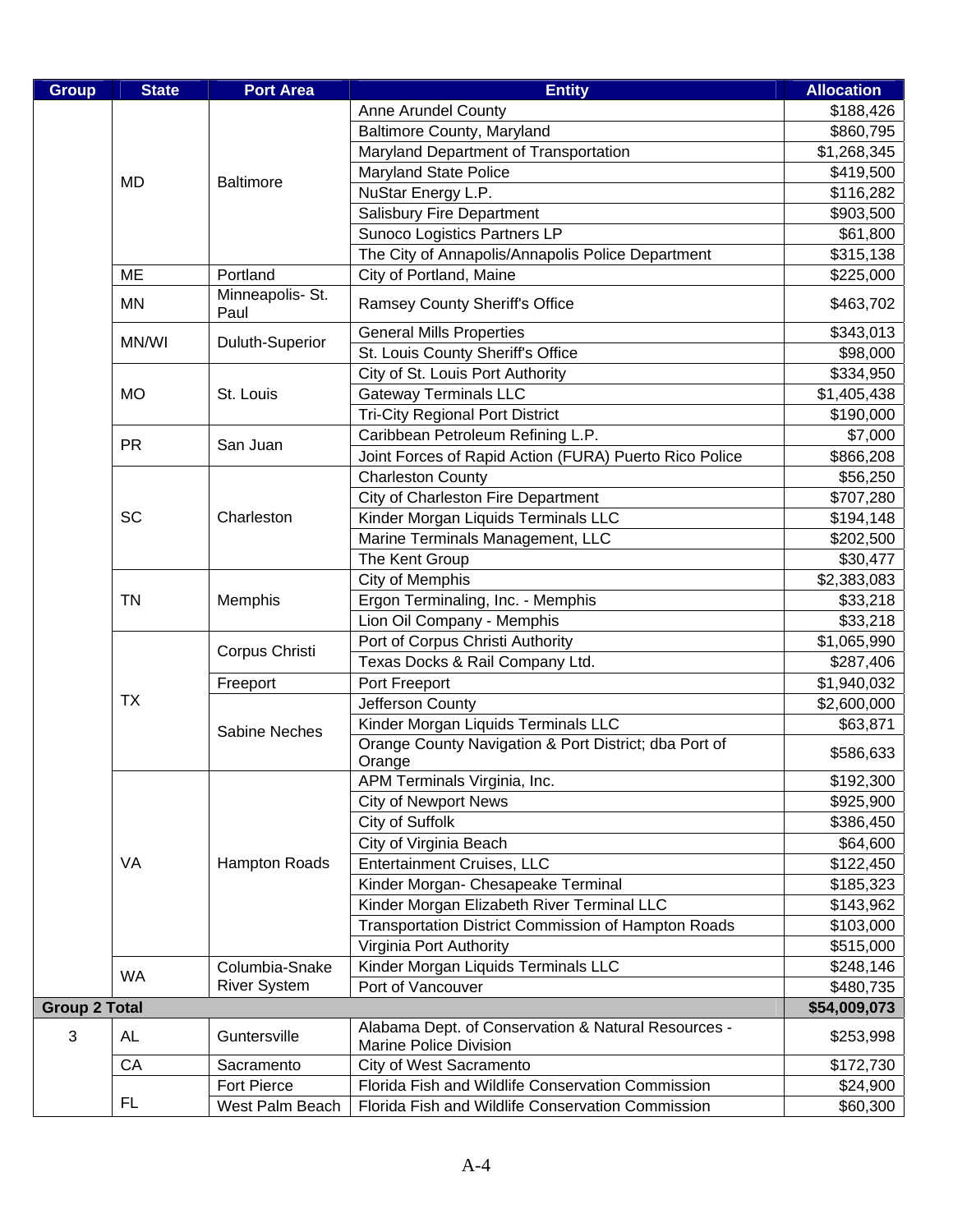| <b>Group</b>         | <b>State</b>   | <b>Port Area</b>                        | <b>Entity</b>                                                  | <b>Allocation</b> |
|----------------------|----------------|-----------------------------------------|----------------------------------------------------------------|-------------------|
|                      | <b>FL</b>      | West Palm Beach                         | Port of Palm Beach District                                    | \$125,000         |
|                      | IN             | Mount Vernon                            | State of Indiana                                               | \$82,841          |
|                      | <b>MA</b>      | <b>Fall River</b>                       | City of Fall River, Massachusetts                              | \$62,673          |
|                      | MI             | Sault Ste. Marie                        | Chippewa County                                                | \$246,985         |
|                      | <b>MS</b>      | Vicksburg                               | Bunge-Ergon Vicksburg, LLC                                     | \$33,218          |
|                      | <b>NH</b>      | Portsmouth                              | Pease Development Authority - Division of Ports and<br>Harbors | \$43,927          |
|                      | OK             | Tulsa                                   | <b>Johnston Enterprises</b>                                    | \$14,420          |
|                      | PA             | Erie                                    | Erie-Western Pennsylvania Port Authority                       | \$170,000         |
|                      | R <sub>l</sub> | Providence                              | Providence Emergency Management Agency                         | \$549,688         |
|                      |                |                                         | Rhode Island State Police                                      | \$180,265         |
|                      | <b>TN</b>      | Chattanooga                             | Ergon Terminaling, Inc. - Chattanooga                          | \$46,093          |
|                      |                | <b>Brownsville</b>                      | <b>Brownsville Navigation District</b>                         | \$66,126          |
|                      | ТX             | Port of Port<br>Lavaca-Point<br>Comfort | <b>Calhoun Port Authority</b>                                  | \$384,790         |
|                      | VA             | Richmond                                | City of Richmond, Virginia                                     | \$133,900         |
|                      |                | Green Bay                               | <b>Green Bay Police Department</b>                             | \$422,068         |
|                      | WI             | Milwaukee                               | City of Milwaukee-Department of Administration                 | \$423,773         |
| <b>Group 3 Total</b> |                |                                         |                                                                | \$3,497,695       |
| All Other            | AK             | Juneau                                  | Cruise Line Agencies of Alaska, SE Inc.                        | \$170,000         |
|                      |                | Skagway                                 | Cruise Line Agencies of Alaska, SE Inc.                        | \$234,000         |
|                      | AK             | Seward                                  | Alaska Railroad Corporation                                    | \$162,397         |
|                      | <b>AR</b>      | <b>Little Rock</b>                      | Pulaski County Sheriff's Office                                | \$90,000          |
|                      | <b>CT</b>      | Portchester                             | Westmore Fuel Company, Inc.                                    | \$101,500         |
|                      | DC             | <b>National Capital</b>                 | Entertainment Cruises, LLC                                     | \$195,417         |
|                      |                | Region                                  | Prince George's County, Maryland                               | \$57,600          |
|                      | <b>FL</b>      | Petty Island                            | Crowley Liner Services, Inc.                                   | \$37,441          |
|                      |                | St. Petersburg                          | City of St. Petersburg                                         | \$25,500          |
|                      | GA             | Bainbridge                              | Ergon Terminaling, Inc. - Bainbridge                           | \$15,450          |
|                      | GU             | Guam                                    | Port Authority of Guam                                         | \$910,594         |
|                      | KY             |                                         | Commonwealth of Kentucky; Department of State Police           | \$91,830          |
|                      |                | Paducah                                 | Hickman-Fulton Co. Riverport Authority                         | \$30,290          |
|                      |                |                                         | Marshall County, KY                                            | \$184,242         |
|                      |                | Alexandria                              | La. Dept. of Wildlife and Fisheries - Alexandria               | \$80,880          |
|                      |                | Columbia                                | La. Dept. of Wildlife and Fisheries - Ferriday                 | \$70,660          |
|                      |                | <b>Greater Ouachita</b>                 | La. Dept. of Wildlife and Fisheries - Monroe                   | \$60,440          |
|                      | LA             | Iberia                                  | La. Dept. of Wildlife and Fisheries                            | \$125,000         |
|                      |                | Shreveport                              | Genesis                                                        | \$39,400          |
|                      |                |                                         | La. Dept. of Wildlife and Fisheries                            | \$70,660          |
|                      |                | Terrebonne                              | Terrebonne Parish Sheriff's Office                             | \$631,978         |
|                      |                | Barnstable and                          | Hyannis Harbor Tours, Inc.                                     | \$43,215          |
|                      |                | Hyannis                                 | Town of Barnstable Harbormaster                                | \$125,551         |
|                      |                | Nantucket                               | <b>Town of Nantucket</b>                                       | \$225,000         |
|                      | MA             |                                         | Massachusetts Environmental Police                             | \$203,030         |
|                      |                | New Bedford                             | New Bedford Harbor Development Commission                      | \$1,531,125       |
|                      |                |                                         | Sprague Energy Corp                                            | \$61,926          |
|                      |                | Tisbury                                 | Tisbury, Town of                                               | \$265,306         |
|                      |                | <b>Bar Harbor</b>                       | Town of Bar Harbor                                             | \$880,234         |
|                      | ME             | Searsport                               | Irving Oil Terminals, Inc. (Searsport, ME)                     | \$35,000          |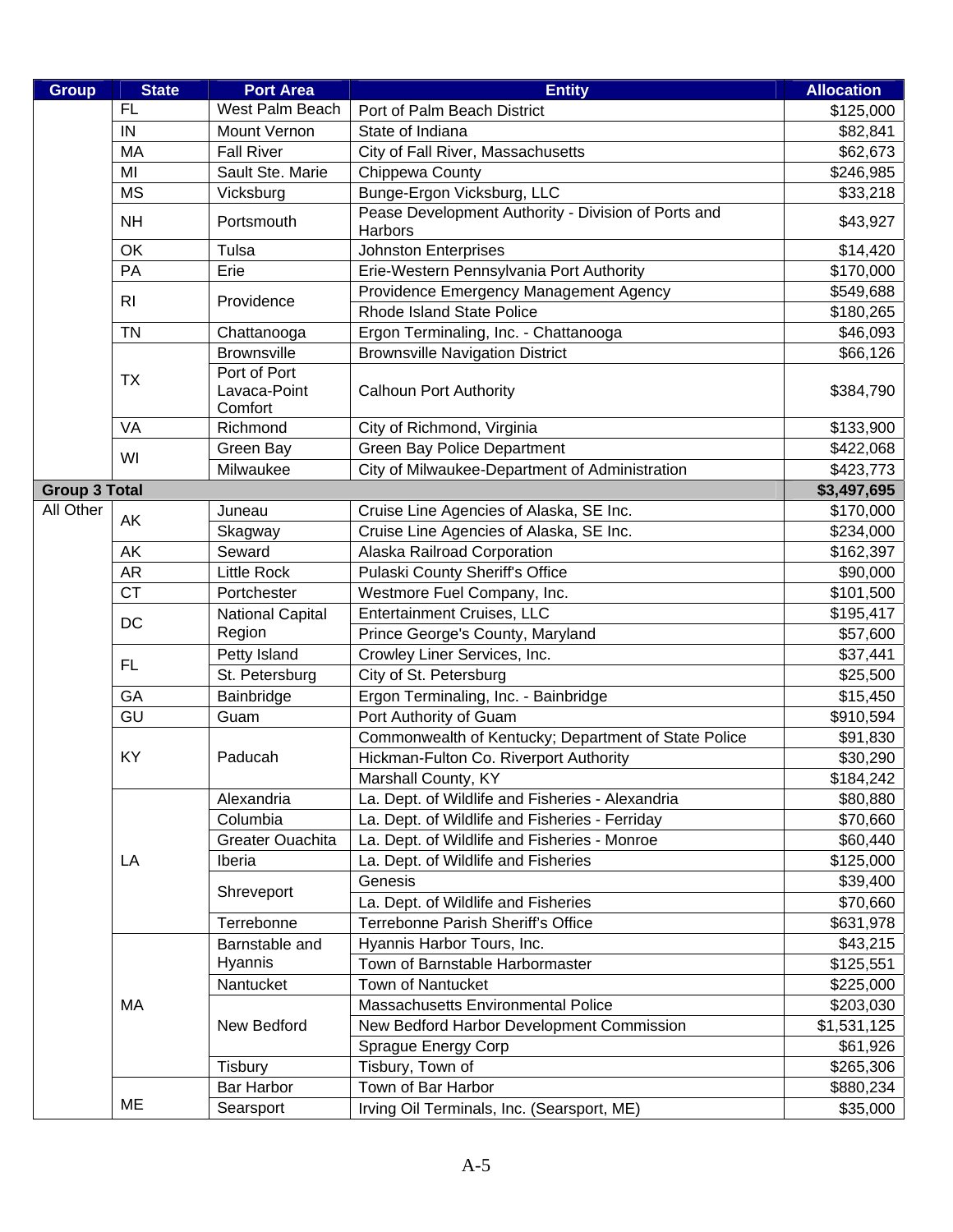| <b>Group</b>           | <b>State</b>      | <b>Port Area</b>      | <b>Entity</b>                                                      | <b>Allocation</b> |
|------------------------|-------------------|-----------------------|--------------------------------------------------------------------|-------------------|
|                        | <b>ME</b>         | Searsport             | Sprague Energy Corp                                                | \$51,800          |
|                        |                   | Charlevoix            | Beaver Island Boat Company                                         | \$30,000          |
|                        | MI                | <b>Grand Haven</b>    | <b>Ottawa County Sheriff's Office</b>                              | \$201,797         |
|                        |                   | Ludington             | City of Ludington                                                  | \$185,000         |
|                        |                   | St. Claire            | <b>DTE Energy Company</b>                                          | \$13,000          |
|                        | <b>MS</b>         | luka                  | Ergon Terminaling, Inc. - Yellow Creek                             | \$40,222          |
|                        | <b>NY</b>         | <b>Suffolk County</b> | County of Suffolk                                                  | \$130,632         |
|                        |                   | <b>Wayne County</b>   | <b>Wayne County</b>                                                | \$233,051         |
|                        | OH                | Clinton               | First Island Company, DBA Put-in-Bay Boat Line Company             | \$38,880          |
|                        |                   | Conneaut              | <b>Conneaut Port Authority</b>                                     | \$214,500         |
|                        | <b>PR</b>         | San Juan              | Autoridad de Carreteras y Transportacion                           | \$328,000         |
|                        | R <sub>l</sub>    | <b>Quonset Point</b>  | Rhode Island Fast Ferry, Inc.                                      | \$23,754          |
|                        | VI                | St. Thomas            | <b>Crowley Liner Services</b>                                      | \$1,095,310       |
|                        |                   | Virgin Islands        | The West Indian Company Limited                                    | \$781,816         |
|                        | VT                | Lake Champlain        | Vermont Department of Public Safety                                | \$330,534         |
|                        | <b>WA</b>         | <b>Grays Harbor</b>   | Imperium Grays Harbor                                              | \$95,000          |
|                        | WI                | <b>Fountain City</b>  | City of Fountain City, Wisconsin                                   | \$39,268          |
|                        |                   | Marinette             | <b>Marinette County</b>                                            | \$161,458         |
|                        |                   | Sturgeon Bay          | <b>Sturgeon Bay Police Department</b>                              | \$649,887         |
|                        | <b>WV</b>         | <b>Newell</b>         | Ergon-West Virginia, Inc.                                          | \$39,398          |
| <b>All Other Total</b> |                   |                       |                                                                    | \$11,438,973      |
|                        | AK                | Valdez                | ADOT/PF - Alaska Marine Highway System                             | \$195,965         |
|                        | <b>CT</b>         | Long Island           | Bridgeport & Port Jefferson Steamboat Co.                          | \$285,990         |
|                        |                   | Sound                 | Cross Sound Ferry Services, Inc.                                   | \$254,089         |
| Ferry                  | NY/NJ             | New York / New        | New York City Department of Transportation                         | \$770,000         |
|                        |                   | Jersey                | Port Imperial Ferry Corp.                                          | \$192,070         |
|                        | R <sub>l</sub>    | Providence            | Woods Hole, Martha's Vineyard and Nantucket Steamship<br>Authority | \$86,752          |
|                        | <b>VA</b>         | <b>Hampton Roads</b>  | James City County                                                  | \$61,300          |
| <b>Ferry Total</b>     |                   |                       | \$1,846,166                                                        |                   |
|                        | <b>PSGP Total</b> |                       |                                                                    | \$150,000,000     |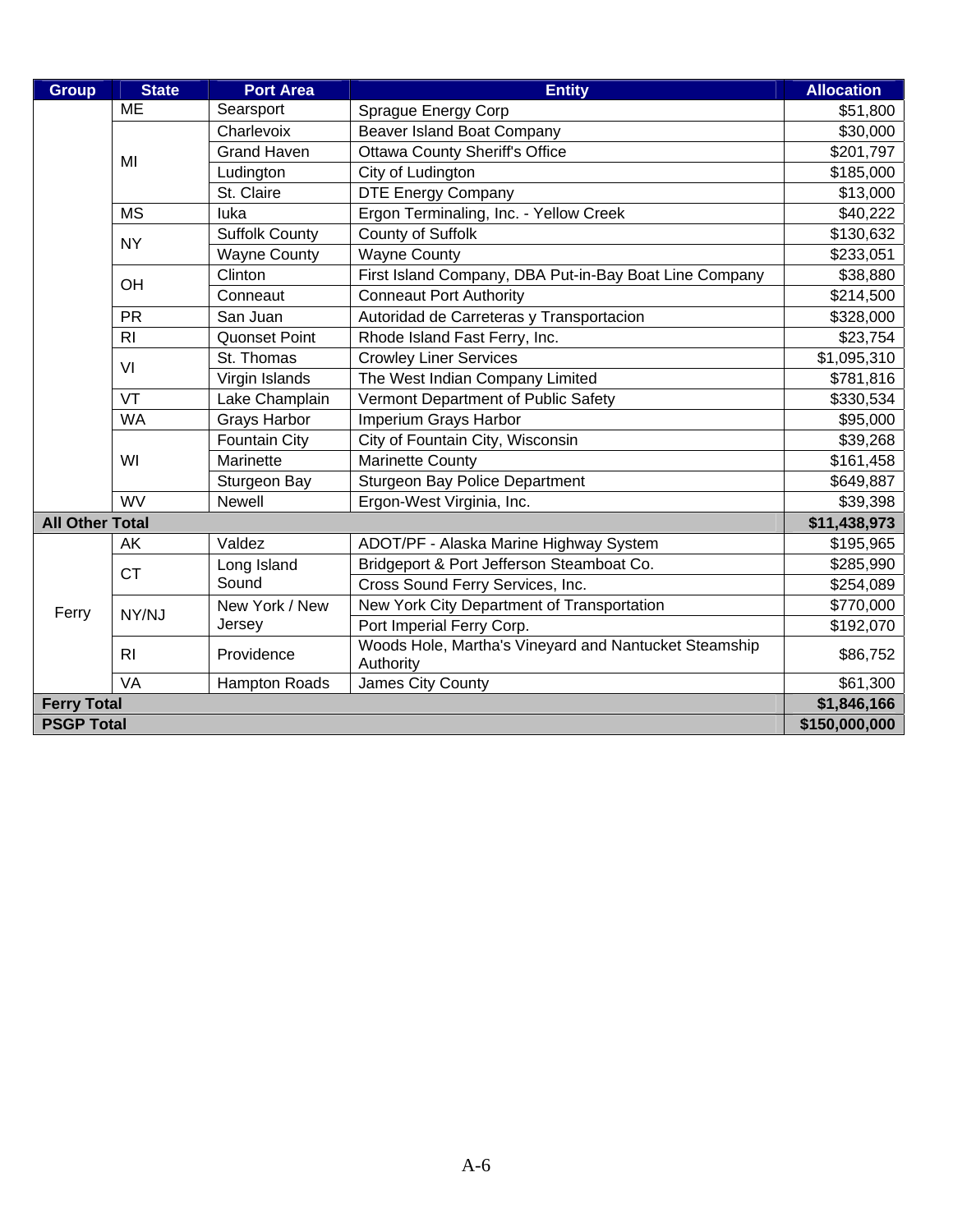| <b>State</b> | <b>Applicant</b>                                         | <b>City</b>          | <b>Allocation</b>       |
|--------------|----------------------------------------------------------|----------------------|-------------------------|
| <b>AL</b>    | Birmingham Fire & Rescue Service                         | Birmingham           | \$1,832,907             |
| <b>AL</b>    | <b>Madison Fire/Rescue</b>                               | Madison              | \$1,415,043             |
| <b>AL</b>    | County 17 Fire & Rescue                                  | Maylene              | \$276,130               |
| <b>AL</b>    | Mobile Fire-Rescue Department                            | Mobile               | \$1,952,763             |
| <b>AR</b>    | <b>Bryant Fire Department</b>                            | <b>Bryant</b>        | \$1,603,000             |
| <b>AZ</b>    | Town of Buckeye Fire Department                          | <b>Buckeye</b>       | \$3,522,456             |
| <b>AZ</b>    | <b>Gilbert Fire Department</b>                           | Gilbert              | \$2,977,838             |
| AZ           | City of Mesa Fire Department - Station #219              | Mesa                 | \$2,020,000             |
| <b>AZ</b>    | City of Mesa Fire Department - Station #220              | Mesa                 | \$2,020,000             |
| CA           | County of Los Angeles Fire Department -<br>Station #128  | Los Angeles          | \$3,623,900             |
| CA           | City of Marina Fire Department                           | Marina               | \$477,878               |
| CA           | Mariposa County Fire Department - Fish Camp              | Mariposa             | \$813,862               |
| CA           | Mariposa County Fire Department - Don Pedro              | Mariposa             | \$543,142               |
| CA           | Mariposa County Fire Department - Midpines               | Mariposa             | \$827,582               |
| CA           | Morro Bay Fire Department                                | Morro Bay            | \$1,602,940             |
| CA           | <b>City of Ontario Fire Department</b>                   | Ontario              | \$1,354,000             |
| CA           | Rough And Ready Fire Department                          | Rough And<br>Ready   | \$1,126,832             |
| CA           | Santa Maria City Fire Department - NW #3                 | Santa Maria          | \$2,020,806             |
| CA           | Santa Maria City Fire Department - NE #5                 | Santa Maria          | \$2,348,101             |
| CO           | <b>Fairmount Fire Protection District</b>                | Golden               | \$132,787               |
| CO           | City of Pueblo Fire Department                           | Pueblo               | \$2,734,445             |
| <b>CT</b>    | Town of East Hartford Fire Department                    | <b>East Hartford</b> | $\overline{$}3,394,679$ |
| FL.          | Sumter County Fire Rescue - #33 Coleman<br>Station       | <b>Bushnell</b>      | \$836,409               |
| FL.          | Sumter County Fire Rescue - #22 West Bushnell<br>Station | <b>Bushnell</b>      | \$1,001,409             |
| <b>FL</b>    | Sumter County Fire Rescue - #31 Station                  | <b>Bushnell</b>      | \$293,820               |
| <b>FL</b>    | <b>Edgewater Fire Rescue</b>                             | Edgewater            | \$1,141,357             |
| <b>FL</b>    | <b>Columbia County Fire Department</b>                   | Lake City            | \$685,335               |
| <b>FL</b>    | City of Quincy Fire Department                           | Quincy               | \$1,200,987             |
| FL           | Tampa Fire Rescue                                        | Tampa                | \$1,624,880             |
| GA           | Louisville Volunteer Fire Department                     | Louisville           | \$858,673               |
| GА           | Smyrna Fire Department                                   | Smyrna               | \$1,434,967             |
| HI           | Hawaii Fire Department                                   | Hilo                 | \$4,113,686             |
| ID           | South Boundary Fire Protection District                  | <b>Naples</b>        | \$256,870               |
| ID           | Payette City & Rural fire departments                    | Payette              | \$1,979,891             |
| IL           | <b>Atkinson Fire Protection District</b>                 | Atkinson             | \$1,359,000             |
| IL           | Chicago Fire Department - Co. #16                        | Chicago              | \$4,800,000             |
| IL           | <b>Colona Fire Department</b>                            | Colona               | \$562,387               |
| IL           | Municiple Fire Department                                | Joliet               | \$1,160,000             |
| IL           | <b>Rolling Meadows Fire Department</b>                   | Rolling<br>Meadows   | \$1,157,000             |
| IL           | Western Springs Department of Fire & EMS                 | Western<br>Springs   | \$1,100,000             |
| IN           | Volunteer Fire and Rescue of Harrison Township           | Martinsville         | \$799,490               |
| IN           | New Whiteland Fire Department                            | New Whiteland        | \$510,248               |

# **Table 3: FY 2009 ARRA Fire Station Construction Grant Final Allocations**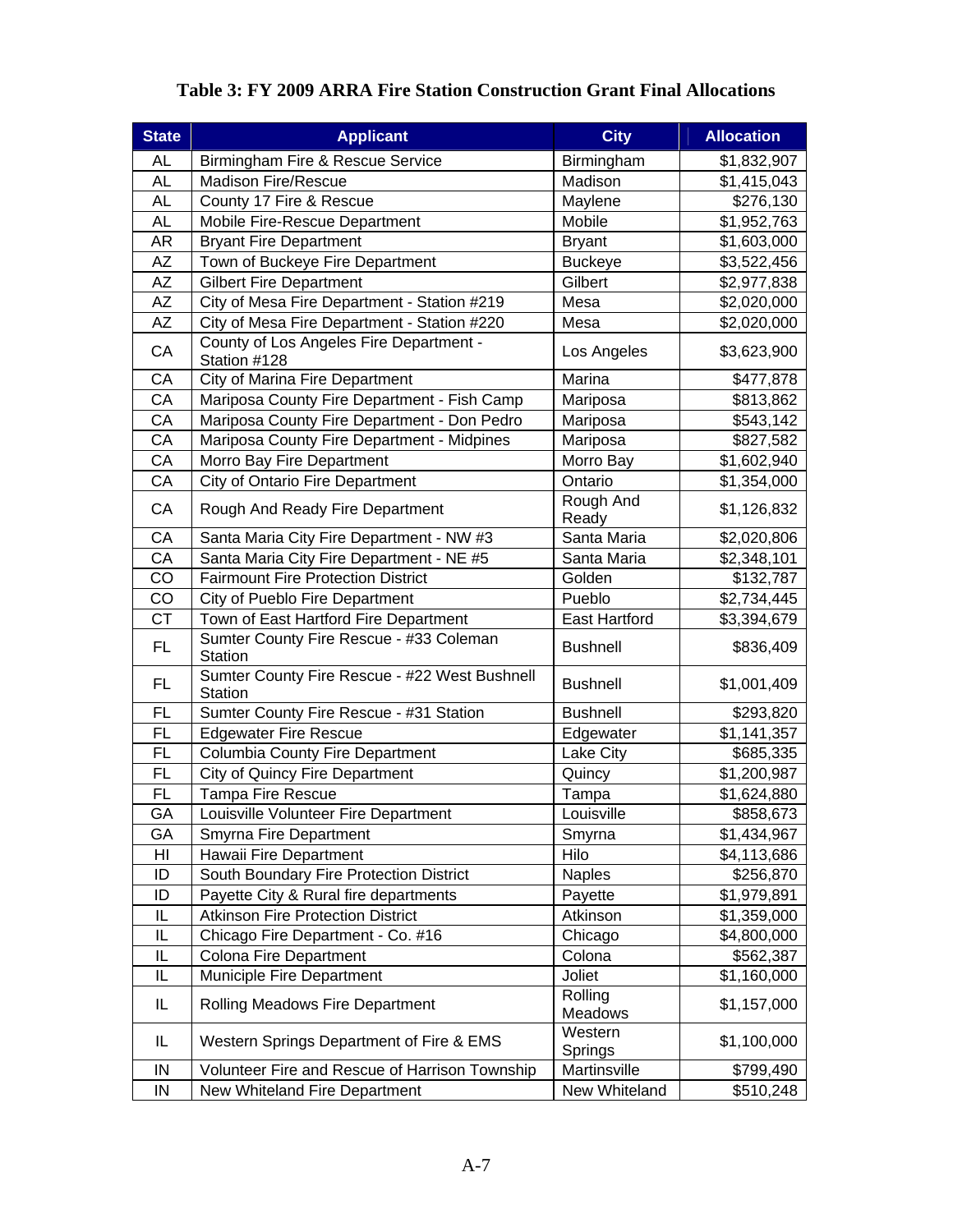| <b>State</b> | <b>Applicant</b>                                               | <b>City</b>            | <b>Allocation</b> |
|--------------|----------------------------------------------------------------|------------------------|-------------------|
| IN           | Posey Township Volunteer Fire Department                       | Staunton               | \$1,265,777       |
| IN           | Valparaiso Fire Department                                     | Valparaiso             | \$461,368         |
| KS           | Newton Fire/EMS Department                                     | Newton                 | \$2,962,365       |
| KY           | Louisville Fire Department                                     | Louisville             | \$3,319,765       |
| KY           | Mt. Sterling Fire Department                                   | Mt. Sterling           | \$1,100,000       |
| LA           | Grosse Tete Volunteer Fire Department                          | <b>Grosse Tete</b>     | \$2,763,080       |
| MA           | <b>Chelsea Fire Department</b>                                 | Chelsea                | \$1,515,020       |
| MD           | Anne Arundel County Fire Department -<br><b>Marley Station</b> | Millersville           | \$1,866,100       |
| MI           | <b>Dutton Fire Department</b>                                  | Dutton                 | \$866,561         |
| MI           | <b>Highland Park Fire Department</b>                           | <b>Highland Park</b>   | \$2,601,167       |
| MI           | <b>Grand Traverse Metro Fire Department</b>                    | <b>Traverse City</b>   | \$2,813,034       |
| MI           | Washington Township Fire Department                            | Washington             | \$1,500,016       |
| <b>MO</b>    | <b>Fulton Fire Department</b>                                  | Fulton                 | \$1,265,487       |
| <b>MO</b>    | Kansas City, Missouri Fire Department -<br>Station #39         | <b>Kansas City</b>     | \$2,030,000       |
| <b>MO</b>    | University City Fire Department                                | <b>University City</b> | \$2,612,197       |
| <b>MO</b>    | Winfield-Foley Fire Protection District                        | Winfield               | \$1,206,550       |
| <b>MS</b>    | Biggersville Volunteer Fire Dept.                              | Rienzi                 | \$469,173         |
| <b>NC</b>    | Valley Hill Fire & Rescue                                      | Hendersonville         | \$640,000         |
| <b>NC</b>    | Navassa Volunteer Fire Department                              | Navassa                | \$1,607,950       |
| <b>NC</b>    | Pittsboro Volunteer Fire & Rescue Department<br>Inc.           | Pittsboro              | \$607,500         |
| <b>NC</b>    | <b>Sunset Beach Fire Department</b>                            | Sunset Beach           | \$1,494,103       |
| <b>NC</b>    | Bethlehem Community Volunteer Fire Department<br>Inc.          | Taylorsville           | \$2,008,515       |
| <b>NC</b>    | Winston-Salem Fire Department                                  | Winston-Salem          | \$2,008,541       |
| <b>NH</b>    | Londonderry Fire/Rescue                                        | Londonderry            | \$1,655,671       |
| <b>NJ</b>    | <b>Bayonne Fire Department</b>                                 | Bayonne                | \$3,567,491       |
| <b>NM</b>    | Sandoval County Fire Department:                               | Bernalillo             | \$2,700,204       |
| <b>NV</b>    | Central Lyon County Fire Protection District                   | Dayton                 | \$2,091,524       |
| <b>NV</b>    | <b>Sierra Fire Protection District</b>                         | Reno                   | \$2,046,730       |
| <b>NY</b>    | Otter Lake Fire Company, Inc.                                  | Forestport             | \$1,126,431       |
| <b>NY</b>    | West Seneca Fire District #6                                   | <b>West Seneca</b>     | \$320,000         |
| OH           | <b>Austintown Fire Department</b>                              | Austintown             | \$333,000         |
| OH           | <b>Bristol Township Volunteer Fire Department</b>              | <b>Bristolville</b>    | \$2,235,191       |
| OH           | Wayne Township Fire and Rescue                                 | Newtonsville           | \$820,000         |
| OH           | Pomeroy Volunteer Fire Department                              | Pomeroy                | \$811,750         |
| OH           | Toledo Fire & Rescue Department                                | Toledo                 | \$2,995,603       |
| <b>OR</b>    | Newberg Fire Department                                        | Newberg                | \$764,225         |
| PA           | Malvern Fire Company                                           | Malvern                | \$1,076,845       |
| PA           | Six Mile Run Area Vol. Fire Co.                                | Six Mile Run           | \$2,001,710       |
| SC           | Heath Springs Volunteer Fire Department                        | <b>Heath Springs</b>   | \$976,000         |
| SC           | St. Paul's Fire District                                       | Hollywood              | \$1,470,359       |
| SC           | Indian Land Fire Department                                    | Lancaster              | \$1,669,808       |
| SC           | <b>Olar Fire Department</b>                                    | Olar                   | \$209,000         |
| SC           | South Greenville Fire Department                               | Pelzer                 | \$842,008         |
| <b>TN</b>    | Monroe Tri-Community VFD, Inc.                                 | Madisonville           | \$111,749         |
| <b>TN</b>    | City of Munford Fire Department                                | Munford                | \$1,817,000       |
| <b>TN</b>    | Niota Rural Volunteer Fire Department                          | Niota                  | \$336,680         |
| <b>TN</b>    | Pigeon Forge Fire Department                                   | Pigeon Forge           | \$2,045,072       |